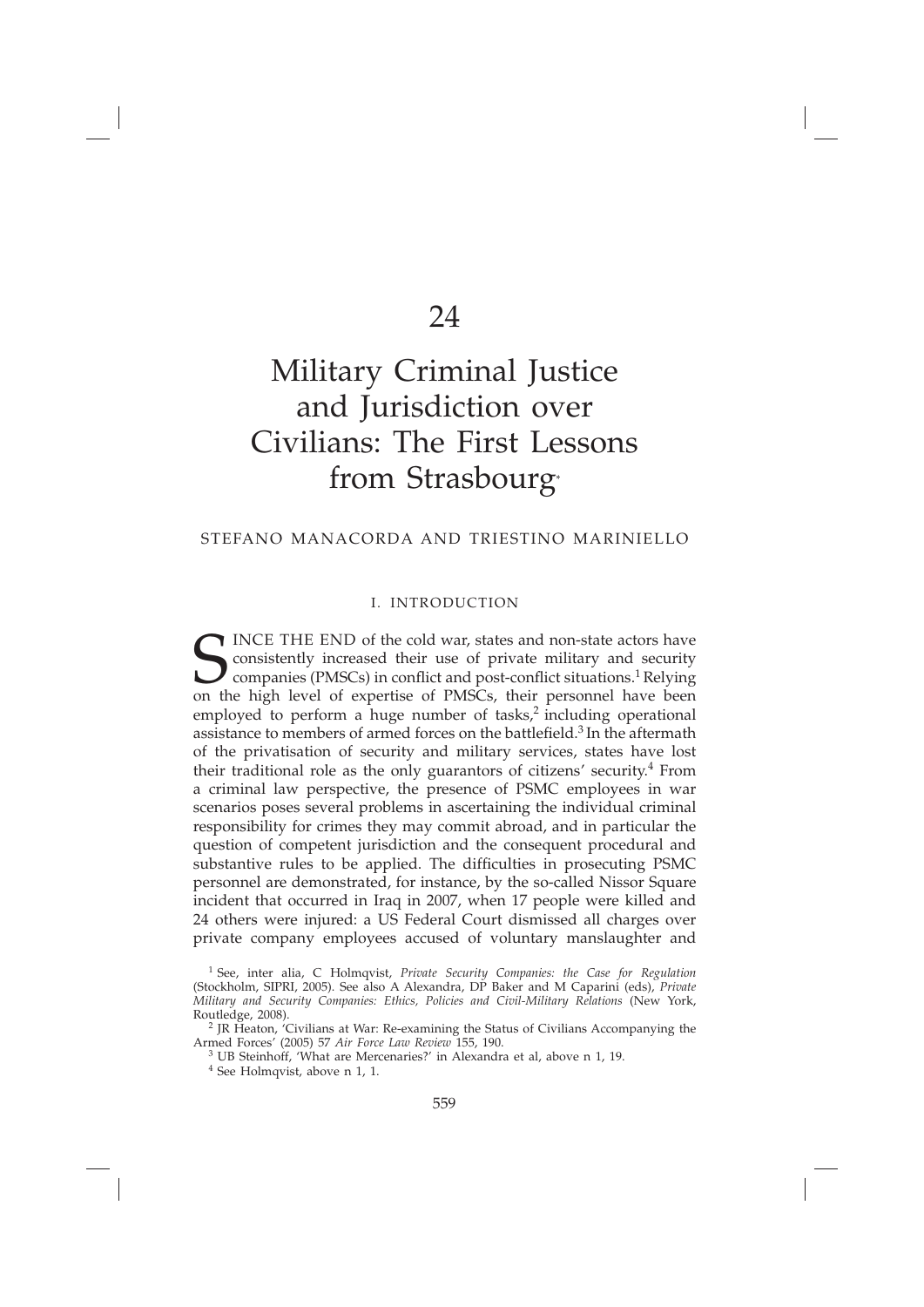weapons violations.<sup>5</sup> Similarly, no civilian contractor involved in the Abu Ghraib scandal of 2004 has been held responsible for abuses of prisoners, whereas some members of the armed forces have been sentenced.<sup>6</sup>

The involvement of civilian contractors in military operations makes it necessary to address the issue of the form of criminal jurisdiction to which they are subject in the case of crimes committed outside national borders. Ever more frequently, home states rely on specific bilateral agreements to provide PMSC employees with immunity from the jurisdiction of the host state in which they are deployed.7 This policy prevents states on whose territory PMSC personnel have committed crimes from exercising criminal jurisdiction. Great powers, such as the US and the UK, have decided to face this challenge by opting for an expansion of the competence of military courts to civilian contractors.<sup>8</sup>

Although the matter of PMSC employees has not been debated in depth by international human rights bodies, it is encompassed within the wider issue of civilians brought before military courts. In this regard, human rights concerns have been raised over the application of military jurisdiction to 'civilians', as demonstrated by several decisions issued by the United Nations Human Rights Committee (UNHRC), the Inter-American Court for Human Rights and the European Court of Human Rights (the ECtHR). Indeed, the UNHRC has pointed out that allowing martial courts to prosecute civilians raises concerns in relation to the equitable, impartial and independent administration of justice, $9$  hence the scope of military jurisdiction should be confined to crimes committed by members of armed forces in the course of their duties.<sup>10</sup>

Among human rights supervisory bodies, the Inter-American Commission and Court of Human Rights has expressed one of the most critical approaches to the exercise of military jurisdiction over civilians.<sup>11</sup> The reason for this lies in the fact that during the era of military

5 See *United States v Paul A Slough et al*, Criminal Action No 08-0360 (RMU).

6 See DL Snyder, 'Civilian Military Contractors on Trial: the Case for Upholding the Amended Exceptional Jurisdiction Clause of the Uniform Code of Military Justice' (2008)<br>44 Texas International Law Journal 65, 11.

<sup>7</sup> See M Frulli, 'Immunity versus Accountability for Private Military and Security Companies and Their Employees: Legal Hurdles or Political Snags?' in F Francioni and R Ronzitti (eds), *War by Contract: Human Rights, Humanitarian Law and Private Contractors* 

 $8$  For the US, see chapter 16 above; for the UK, see chapter 15 above.

<sup>9</sup> See the Human Rights Committee, Administration of Justice, General Comment No 13 (UN Doc HRI/GEN/1/REV.1 (1984)).

 $10$  See CCPR/C/79/Add 23, para 9. See also UNHRC, General Comment No 32 (2007), para 22.

11 See, inter alia, KM Chenut, 'Les tribunaux militaires et juridictions d'exception dans le système interaméricain des droits de l'homme' in E Lambert Abdelgawad (ed), *Jurisdictions militaires et tribunaux d'exception en mutation: perspectives comparées et internationales* (Paris, AUF, 2007), 553; see also C Lascano, 'Inter-American Court of Human Rights and Penal Military Justice' in S Manacorda and A Nieto (eds) *Criminal Law between War and Peace* (Ediciones de la Universidad Castilla—La Mancha, 2009) 273.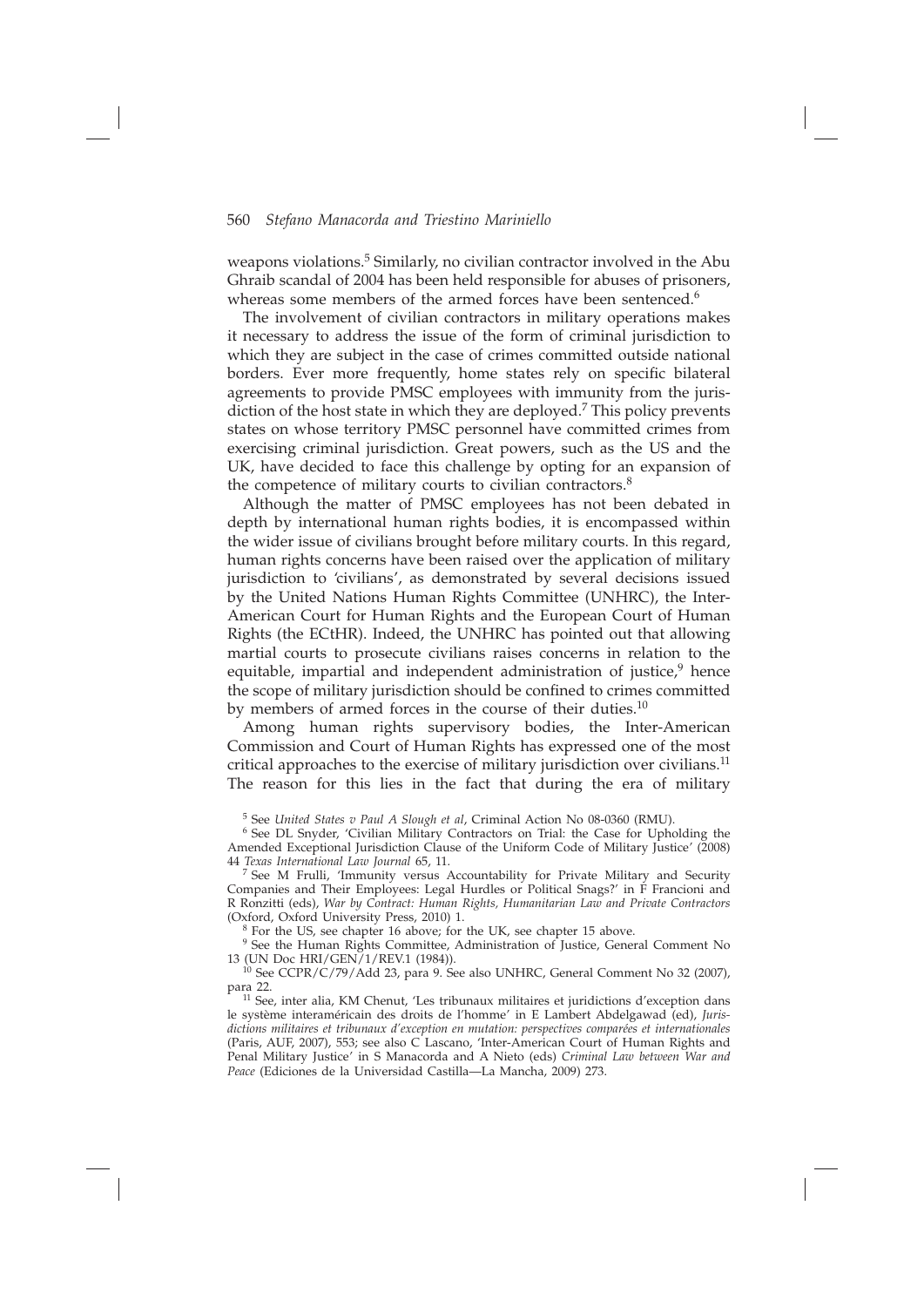dictatorships in several American countries the military justice system was widely abused.12 In the aftermath of these misdeeds, the Inter-American Court stated that civilians must not fall within the scope of military jurisdiction.<sup>13</sup> The exercise of military jurisdiction over civilians would indeed constitute a violation of the individual's right to be prosecuted by a competent, independent and impartial tribunal previously established by law.<sup>14</sup>

This paper aims to explore in greater detail the approach of the ECtHR to military criminal justice. In particular, it examines the compatibility of military jurisdictions with the Convention system of protection. In light of the Strasbourg case law, concerns arise in relation to the procedural guarantees enshrined in Articles 5 and 6 of the European Convention on Human Rights (ECHR) regarding liberty and security of persons, as well as the right to a fair trial. Indeed, the critical evaluation of military courts provided by Strasbourg judges is mainly based on the lack of independence and impartiality of both military courts and special courts when they are composed of civilian and military judges. With regard to the specific topic of civilians, the ECtHR has clearly expressed that 'the power of military criminal justice should not extend to civilians unless there are compelling reasons justifying such a situation'.15

These issues will be investigated, starting with a brief comparative overview of the different patterns followed by Member States of the Council of Europe (CoE), ranging over and combining in different ways an expansionist to an abolitionist approach to military jurisdiction. Thus, without intending to be exhaustive, the present paper will provide a general assessment of the question of the competence that many of the countries of the CoE enjoy over civilians employed abroad.

#### II. GENERAL TRENDS IN MILITARY CRIMINAL JUSTICE, BETWEEN ABOLITION AND EXPANSION: A RELEVANT ISSUE FOR CONTRACTORS?

Member States of the CoE do not show a uniform development of military justice. In particular,<sup>16</sup> three different trends emerge from a brief comparative analysis of domestic military jurisdictions. However, it should be observed that the results of this comparative assessment do

<sup>12</sup> See P Steiner, R Alston and HJ Goodman, *International Human Rights in Context: Law, Politics, Morals* (Oxford, Oxford University Press, 2008), 432.

<sup>&</sup>lt;sup>13</sup> With regard to the Inter-American Court, see, inter alia, *Durand and Ugarte v Peru* [2000] IACHR (16 August 2000), para 117.

<sup>&</sup>lt;sup>14</sup> Castillo Petruzzi and others  $v$  Peru [1999] IACHR (30 May 1999), para 128.<br><sup>15</sup> See *Ergin v Turkey* [2006] ECtHR no 47533/99 (4 March 2006), para 47.<br><sup>16</sup> It is important to underscore that this research will mainl Reports drafted by other scholars.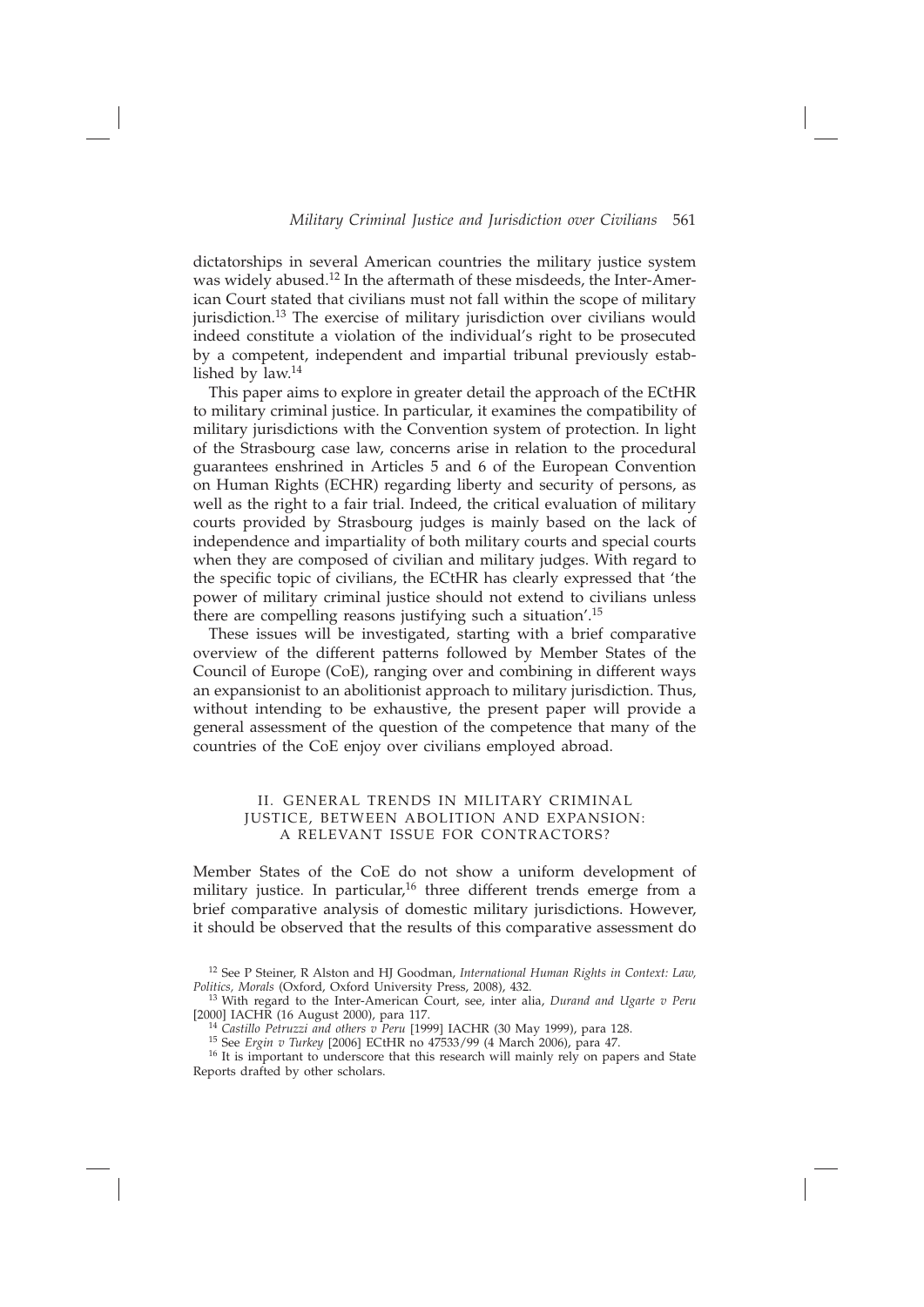not appear to be particularly relevant for the issue of civilian contractors. While the majority of states have moved towards the abolition of military jurisdiction in peacetime, other countries have proceeded to a restriction of the competence of military courts. A third category includes those states which have opted for an expansion of military jurisdiction.

With regard to the first group, it is important to point out that several countries have reformed military justice by suppressing military jurisdiction in peacetime, as testified by the cases of Germany, Austria, Norway and Sweden after the end of the Second World War.17 In Germany, despite the fact that the Basic Law for the Federal Republic of Germany (Grundgesetz, GG) allows for the institution of military courts, $^{18}$  these tribunals have never been established, given the misdeeds for which they were responsible during the Nazi era.<sup>19</sup> Likewise, in the last 30 years, Denmark, Slovenia, Estonia, the Netherlands, the Czech Republic and Belgium have also opted for the abolition of military jurisdiction in peacetime.20 In particular, in Belgium the legislature has reformed Article 157(1) of the Constitution limiting the exercise of military jurisdiction to wartime. $21$ 

France is currently assessing the opportunity of completely abolishing military jurisdiction in peacetime. It is important to note that in this country, in order to simplify the military justice system, the competence of military courts over crimes committed on French territory has been transferred to a special chamber of ordinary jurisdiction.22 In view of the process of simplification of military justice, in 1999 France decided to transfer the power to exercise jurisdiction over all crimes committed by members of the armed forces abroad in peacetime to a single military court (the Tribunaux aux armées de Paris). Nevertheless, the legislative reform—which is underway at the time of writing—envisions, inter alia, the overall suppression of the Tribunax aux armées, whose compe-

<sup>19</sup> G Werle, 'Crisis Management Operations and the German Justice System' in S Manacorda (ed), *European Common Defense and Judicial Area* (Consiglio della Magistratura

 $20$  International Commission of Jurists, above n 17, 159.

21 HD Bosly and T Moreau, 'Les Tribunaux militarires en Belgique' in Lambert Abdelgawad, above n 11, 34.

22 The Law was issued on 21 July 1982. See also C Saas, 'Led tribunaux militaires en France' in Lambert Abdelgawad, above n 11, 317.

<sup>&</sup>lt;sup>17</sup> International Commission of Jurists, F Audreu-Guzmán, 'Military Jurisdiction and International Law: Military Courts and Gross Human Rights Violations Vol 1' (Geneva, 2004) 158.

 $18$ <sup>18</sup> Indeed, according to Art 92(2) of the Constitution: 'The Federation may establish federal military criminal courts for the Armed Forces. These courts may exercise criminal jurisdiction only during a state of defence or over members of the Armed Forces serving abroad or on board warships. Details shall be regulated by a federal law. These courts shall be under the aegis of the Federal Minister of Justice. Their full-time judges shall be persons qualified to hold judicial office.'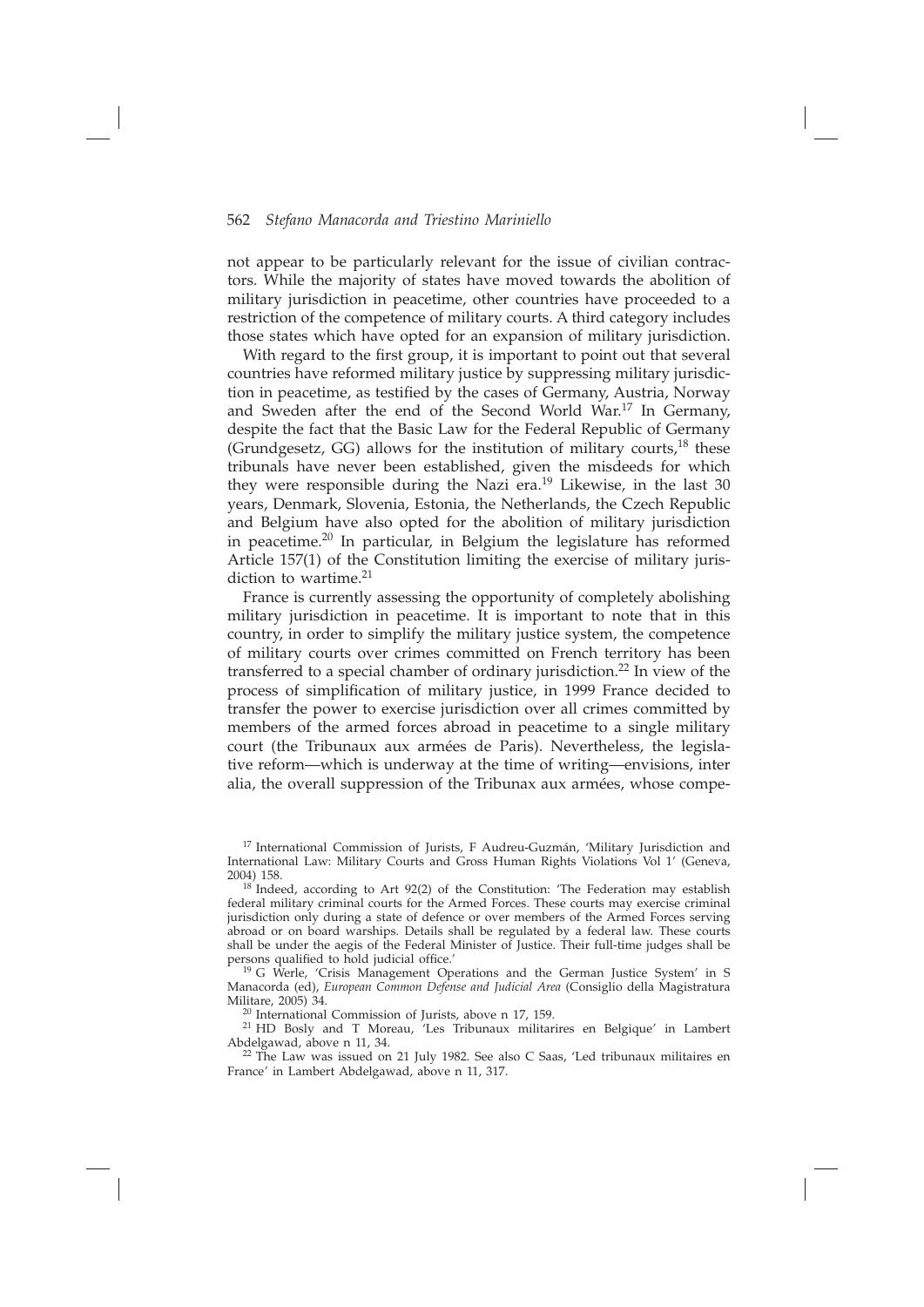tences will be shifted to a special chamber forming part of the ordinary jurisdiction.

The second group concerns those countries that have decided to restrict the scope of military jurisdiction only to members of armed forces, a reform which is necessary to achieve democracy. This process has already been underway for a long time in some countries. For instance, Greece has removed civilians from military jurisdiction.23 In Spain, the democratisation process has led to a restriction of the competences of military jurisdiction, the highest organ of which is constituted by the Supreme Court, which is part of ordinary criminal jurisdiction.<sup>24</sup> During the Franco dictatorship, pursuant to the Code of Military Justice issued on 17 June 1945, military tribunals enjoyed a broad competence over all crimes committed by members of armed forces or in military places, and over acts of terrorism and crimes against public order committed by civilians. The Constitution, issued in 1978 on the basis of the principle of jurisdictional unity, recognises in Article 117 the role of military courts as a part of ordinary judiciary power. Therefore, in peacetime the competence of military jurisdiction is confined 'to the strictly military sphere in relation to offences which are classified as military in the Military Criminal Code'.<sup>25</sup>

In Italy, military tribunals could exercise their jurisdiction over members of armed forces and all persons subject to military criminal law.26 However, a judgment of the Constitutional Court declared that the part of this provision which encompassed individuals who were not actually members of the armed forces was inconsistent with the Constitution (Article 103).<sup>27</sup> In the wake of this judgment, the jurisdiction *rationae personae* of military courts has been restricted to the military.

In other countries, such an aim has been pursued only more recently. In Turkey, the laws no 4963 of 30 July 2003 and no 5530 of 29 June 2006 state that civilians can be tried by military tribunals only in wartime. It is to be stressed that in this country the restrictive path also involved the suppression in 2004 of a special tribunal, the National Security Court composed of civilian and military judges—because of its inconsistency with the standards of independence and impartiality enshrined in Article 6 of the ECHR.28

<sup>26</sup> See Art 263 of the Military Criminal Code in Peace Time.<br><sup>27</sup> Judgment No 429 of 10 November 1992.<br><sup>28</sup> In particular, see *Öcalan v Turkey* [2005] ECtHR no 46221/99 (12 May 2005). For the deepening of the influence of the ECtHR on the Turkish justice system, see S Tellenbach,

<sup>23</sup> See Art 96.4 of the Greek Constitution.

 $24$  L Jimena Quesada, 'Les Tribunaux militaires et Juridictions d'exception en Espagne' in Lambert Abdelgawad, above n 11, 234.

<sup>&</sup>lt;sup>25</sup> See also Art  $12$  of Basic Law  $4/1987$ . It is to be observed that the requirement of 'strictly military sphere' has been restrictively interpreted by the Constitutional Court. See,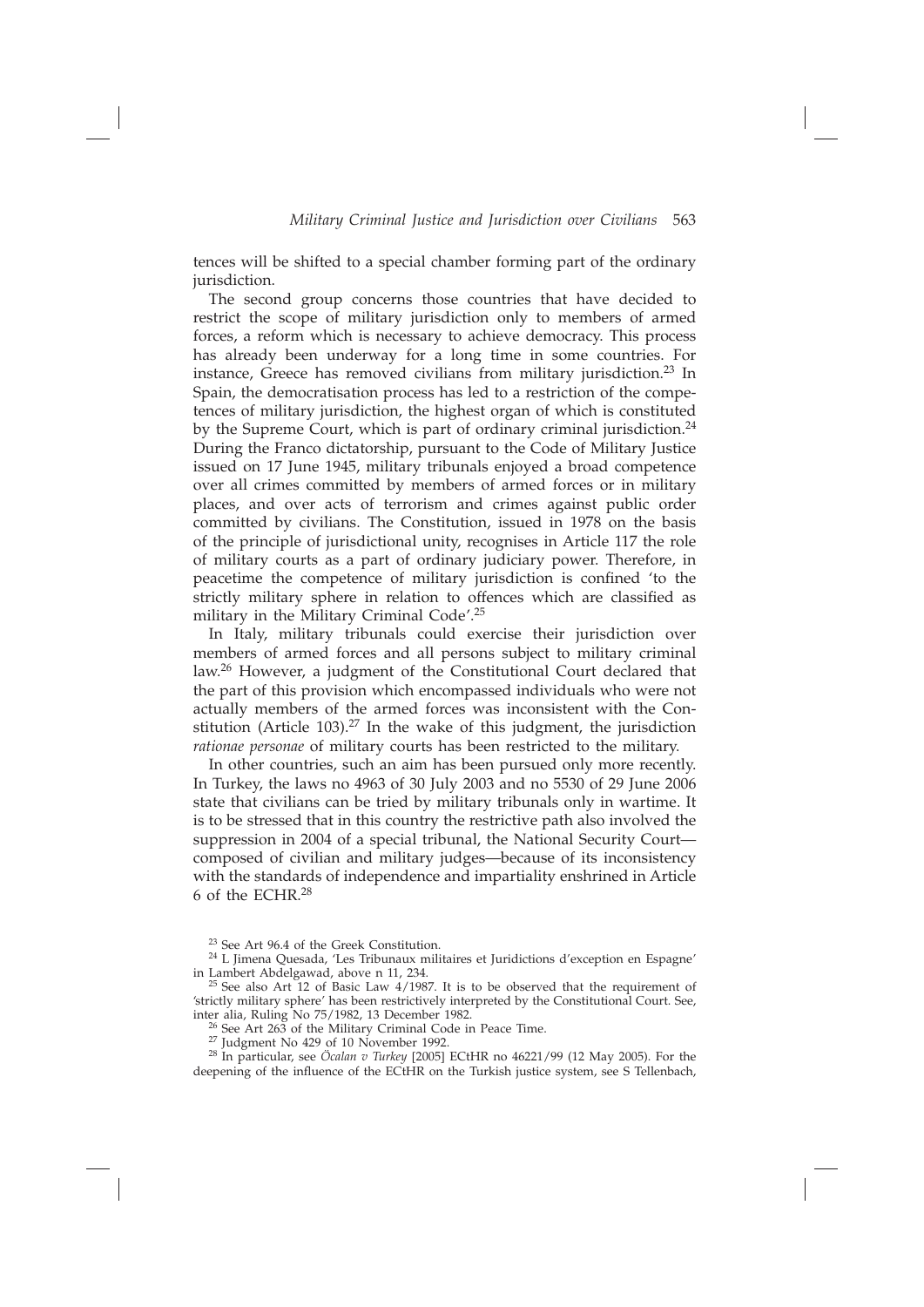A third group of countries are moving in the opposite direction, towards an extension of military justice, as Ireland and the UK demonstrate. Indeed, Ireland recognises the establishment of military and special courts with a very extended competence, even over crimes committed by civilians (see below).<sup>29</sup> In this regard, the Irish Constitution states that military courts may be established 'for the trial of offences against military law alleged to have been committed by persons while subject to military law and also to deal with a state of war or armed rebellion'.30 It is important to note that the justice system in question still allows for Special Criminal Courts. These Courts, founded by the Offences Against the State Act, represent extraordinary tribunals which can be established any time that the government deems it necessary. Although they cannot be technically defined as military courts, they might be composed only of military judges.<sup>31</sup>

In the British military justice system, military courts are mainly ad hoc in nature, given that they are convened each time their judgment is required.32 These courts have broad-ranging jurisdiction not only over members of the armed forces but, since 1955, over civilians accompanying the armed forces overseas. In 1976, the Armed Forces Act established the Standing Civilian Court as part of the military jurisdiction, with competence over civilians working abroad for armed forces or employed by the Ministry of Defence, to deal with minor offences. In 2006, a new Armed Forces Act extended the list of persons working overseas for armed forces who can be subject to military jurisdiction.<sup>33</sup>

# III. AN EMERGING MATTER IN DOMESTIC LEGAL SYSTEMS: THE EXTENSION OF MILITARY JURISDICTION OVER 'CIVILIANS'

The fact that civilian contractors are employed in military missions abroad raises sensitive questions about the competence of military courts. Without attempting to be exhaustive, the present research confines itself to revealing how military justice systems in some CoE Member States though following different trends in reforming their military justice systems—still recognise cases in which civilians may be prosecuted by military tribunals.

33 See chapter 15 above.

<sup>&#</sup>x27;Les Tribunaux militaires et Juridiction d'exception en Turquie' in Lambert Abdelgawad,

 $29$  J Gilbert and C Olivier, 'Les Tribunaux militaires et Juridictions d'exception en République d'Irlande' in Lambert Abdelgawad, above n 11, 382.<br><sup>30</sup> See Art 38(4) of the Irish Constitution.

 $31$  Gilbert and Olivier, above n 29, 387.

<sup>32</sup> International Commission of Jurists, above n 17, 346.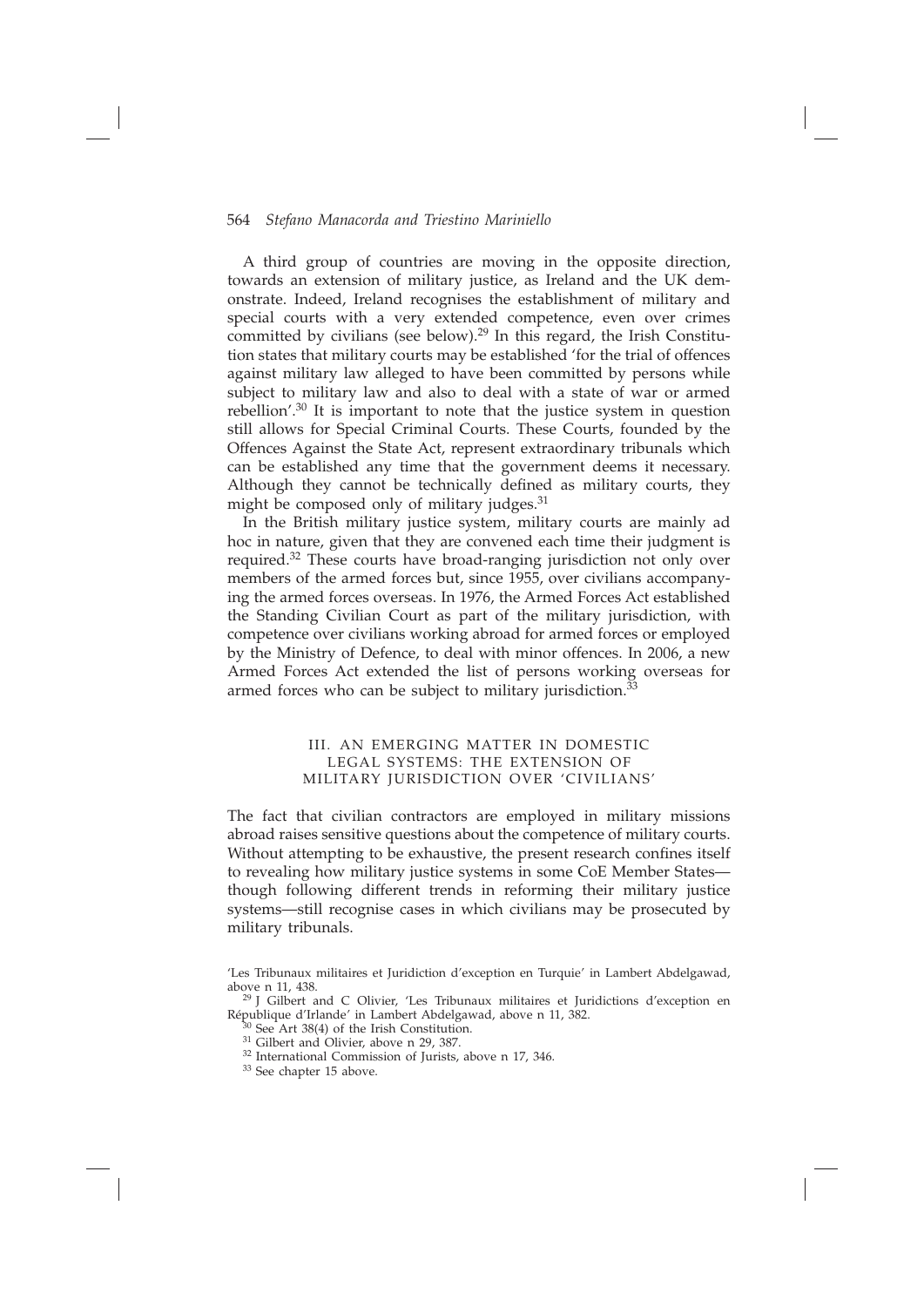This application of military jurisdiction to private individuals may be found in countries which still retain an extensive competence of their martial courts, as well as in legal systems which are moving towards a restriction or the abolition of the scope of application of military jurisdiction, even though such a situation appears rarer. For instance, among the states which have suppressed military jurisdiction in peacetime, Belgium has confined the application of military jurisdiction over civilians only to wartime and only when ordinary jurisdictions are exhausted or after an *état de siège* has been proclaimed.34

As will become apparent later in this chapter, military jurisdiction applies to civilians both in peacetime and in wartime, in two specific situations: when crimes are committed jointly by civilians and members of armed forces, and when they are committed abroad by civilians only.

With regard to the extension of military jurisdiction over civilians in peacetime, the cases of Ireland, Spain, France and the UK are of particular interest. The Irish Constitution states that, in peacetime, military courts may cover crimes against military law 'committed by persons while subject to military law'.<sup>35</sup> It should be noted that this latter requirement includes a category of individuals which is broader than that of members of armed forces, and therefore allows martial courts to try civilians under certain conditions.

The applicability of military jurisdiction over civilians in peacetime does not exist solely in those countries which still conserve a huge competence of martial courts. Spain, for example, defines the competence of military courts on the basis of the crime committed. Since military courts may exercise their jurisdiction over every crime or breach of discipline defined in the Military Criminal Code, civilians end up being subject to military jurisdiction if they are responsible for crimes defined by the military criminal code. $36$  This could be the case when a private individual is responsible for the commission of offences against the administration of military justice.<sup>37</sup>

Apart from the specificities of every domestic system, as stated above, there are two situations in which civilians can be brought before military criminal courts. First, in peacetime some military justice systems extend service jurisdiction to civilians who take part in the joint commission of a crime as co-perpetrators or accomplices. This is the case in France, where the Special Chamber is competent for crimes committed on French territory.38 Similarly, in Turkey, despite the ban on civilians facing trials before martial courts, when civilians are accomplices of servicemen in

 $34$  See Art 66 Law 10 April 2003.<br> $35$  See Art 38(4) of the Irish Constitution.

 $36$  See Art 12(1) of the Basic Law 4/1987.

 $37$  See Arts  $180$  and  $182–88$  of the Code of Military Criminal Law.  $38$  See Art 697-1, para 2 of the Code of Criminal Procedure.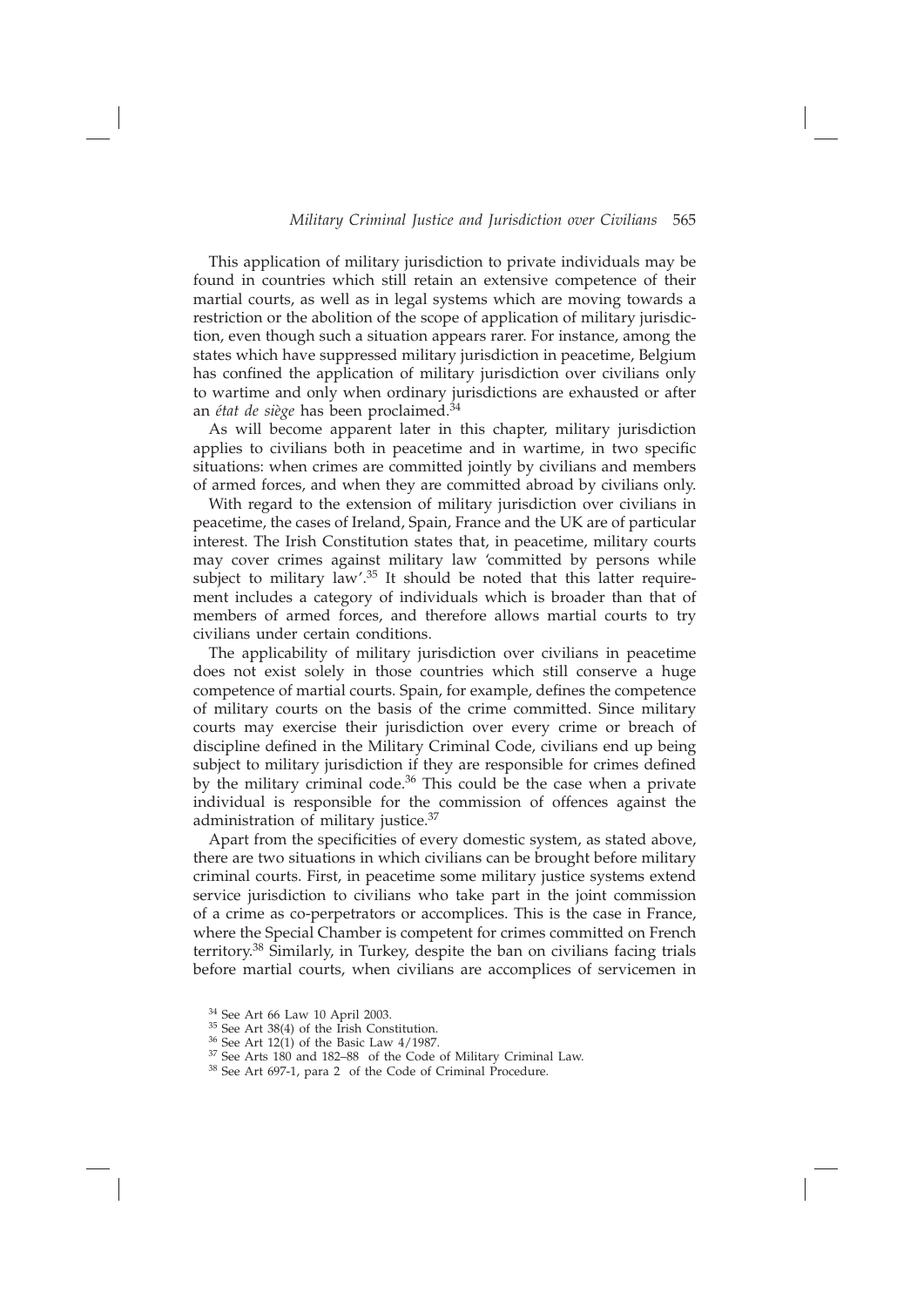the commission of a crime set forth in the Military Criminal Code, both can fall within the jurisdiction of military tribunals. Russia, too, allows military courts to try civilians in cases regarding the joint commission of crimes with servicemen. However, if private individuals submit an objection, the case, if possible, will be separated, allowing the civilians to be tried by ordinary justice.<sup>39</sup>

The second case to be considered is the extension of military jurisdiction over civilians accompanying soldiers for crimes committed abroad. Among the different criteria that allow national justice systems to establish an extraterritorial application of domestic jurisdiction for crimes committed overseas, the active personality principle in particular is used to allow domestic courts to try members of armed forces allegedly responsible for offences committed abroad.40 In some military justice systems, this expansion involves civilians accompanying soldiers during military operations.

For example, in the UK, the jurisdiction *rationae personae* of military courts covers civilians working overseas for armed forces. The Standing Civilian Court, which forms part of the military justice system, may try civilians working overseas for the armed forces in relation to minor crimes. As already outlined, the new Defence Act of 2006 has increased the categories of private individuals accompanying armed forces abroad who can consequently be subject to military jurisdiction.<sup>41</sup>

In Spain, on the basis of the Organic Law no 4 issued on 14 July 1987, military judges are competent over civilians who accompany armed forces during military operations. This competence includes strictly military offences, as well as ordinary crimes which do not constitute serious violations of human rights or international crimes. Similarly, in relation to military missions, Turkish martial courts exercise competence over military forces and civilians employed by the Ministry of Defence and Armed Forces.42

In France, the circumstances in which military courts may prosecute civilians for crimes committed abroad coincide with those stated for wartime. Therefore, in both situations, according to the Military Justice Code, 'members of armed forces and persons who follow them on the basis of authorization' may be subject to military jurisdiction.<sup>43</sup> In other words, private individuals fall within the competence of military jurisdiction when they are employed by the armed forces, including members

 $39$  See Art 31 al7 Code Criminal Procedure.<br> $40$  See S Manacorda, 'Modelli di integrazione penale europea nelle missioni all'estero: analisi e prospettive' in S Manacorda (ed), *Difesa comune europea e spazio giudiziario penale* (Consiglio della Magistratura Militare, 2005) 261.

<sup>&</sup>lt;sup>41</sup> See chapter 15 above.

<sup>42</sup> See Art 3 Code of Military Criminal Law.

<sup>43</sup> See Art 121-1 of the Code of Military Justice (CMJ).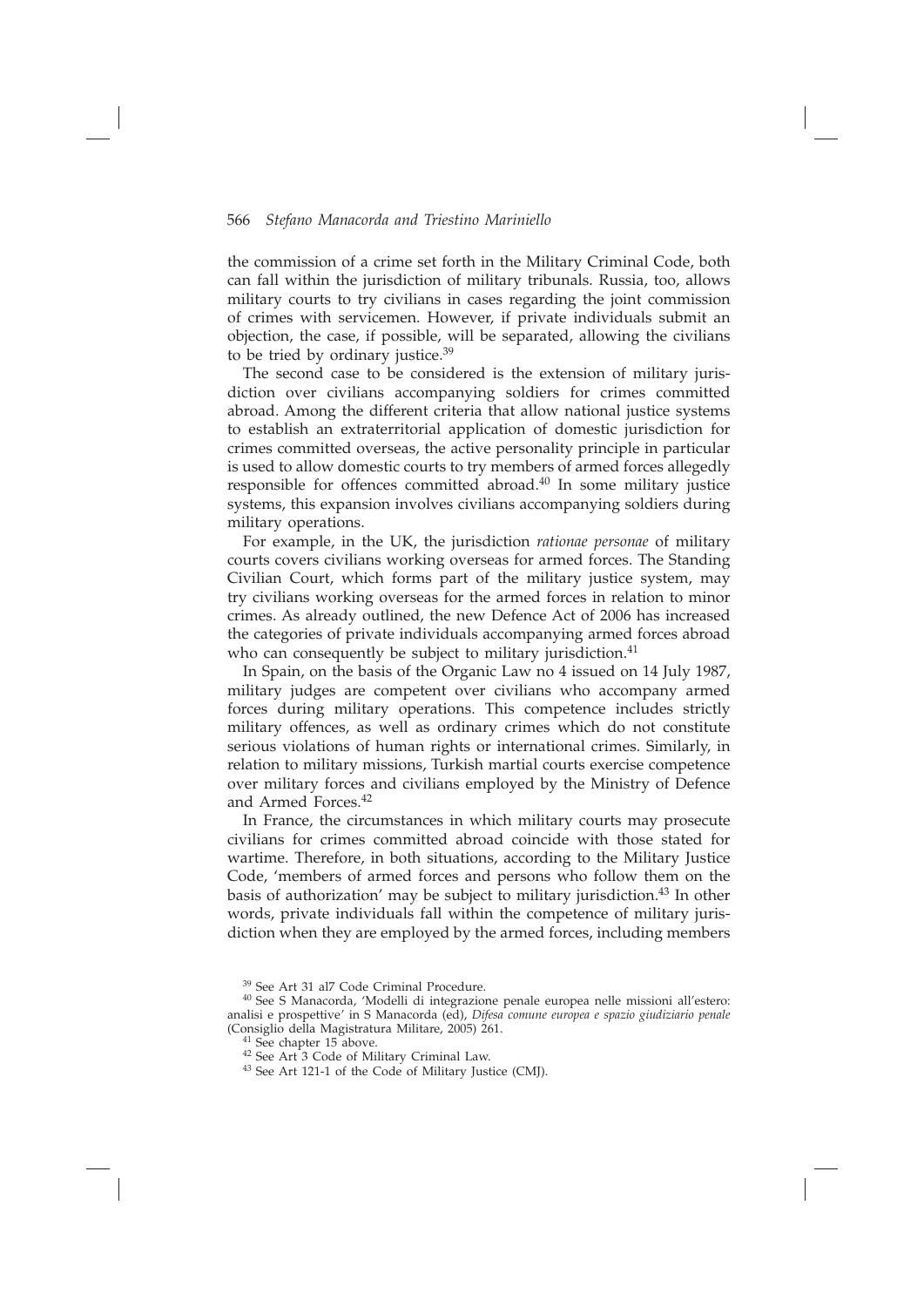of their family who accompany them abroad, $44$  persons who commit a crime against French armed forces<sup>45</sup> amd those who take part in the joint commission of a crime with a person falling under the competence of military jurisdiction.46

# IV. THE SCRUTINY OF THE ECTHR OVER MILITARY JUSTICE: DISCIPLINARY LAW AS A PENAL MATTER

The ECHR system of protection covers both civilians and members of armed forces,<sup>47</sup> since Article 1 states that the Convention applies to every individual within the jurisdiction of the Member States. $48$  This is true even though nothing in the Convention expressly extends its fundamental clauses to soldiers. Nevertheless, a reading of a number of provisions of the Convention demonstrates its general applicability to members of armed forces too, in particular where it imposes explicit limitations to fundamental rights for servicemen.<sup>49</sup> For instance, in relation to the freedom of assembly and association, Article 11(2) provides that 'this article shall not prevent the imposition of lawful restrictions on the exercise of these rights by members of the armed forces'.

In assessing military justice systems, the ECtHR has mainly been called upon to find out whether military courts have breached the procedural guarantees enshrined in Articles 5 and 6 of the Convention. However, before focusing on the compatibility of military jurisdiction with the provisions in question, it is opportune to address the role that the ECtHR has played in relation to military law by extending the scope of Articles 5 and 6 over disciplinary law, an issue widely debated among scholars.50

Member States of the CoE normally distinguish between disciplinary

44 See Art 121-2 CMJ.

45 See Art 121-7 CMJ.

46 See Art 121-8 CMJ.

47 See *Engel et al v The Netherlands* [1976] ECtHR no 5100/71; 5101/71; 5102/71; 5354/72; 5370/72 (8 June 1976), §54.

48 See also Art 14, according to which 'The enjoyment of the rights and freedoms set forth in this Convention shall be secured without discrimination on any ground such as sex, race, colour, language, religion, political or other opinion, national or social origin, association with a national minority, property, birth or other status'.

 $49$  Similarly, Art  $4(3)(b)$  states that 'For the purpose of this article the term forced or compulsory labour shall not include: any service of a military character or, in case of conscientious objectors in countries where they are recognised, service exacted instead of compulsory military service'.

50 See, inter alia, P Van Dijk, F Van Hoof, A Van Rijn and L Zwaak (eds), *Theory and*  Practice of the European Convention on Human Rights (Antwerpen, Intersentia, 2006) 539; FG Jacob and RCA White, *The European Convention on Human Rights* (Oxford, Oxford University Press, 2006) 159; M Delmas-Marty, *Towards a Truly Common Law: Europe as a Laboratory for Legal Pluralism* (Cambridge, Cambridge University Press, 2002); JC Soyer and M de Salvia, 'Article 6' in LE Pettiti, E Decaux and PH Imbert (eds), *La convention européenne des droits de l'homme: commentaire article par article* (Paris, Economica, 1999) 254.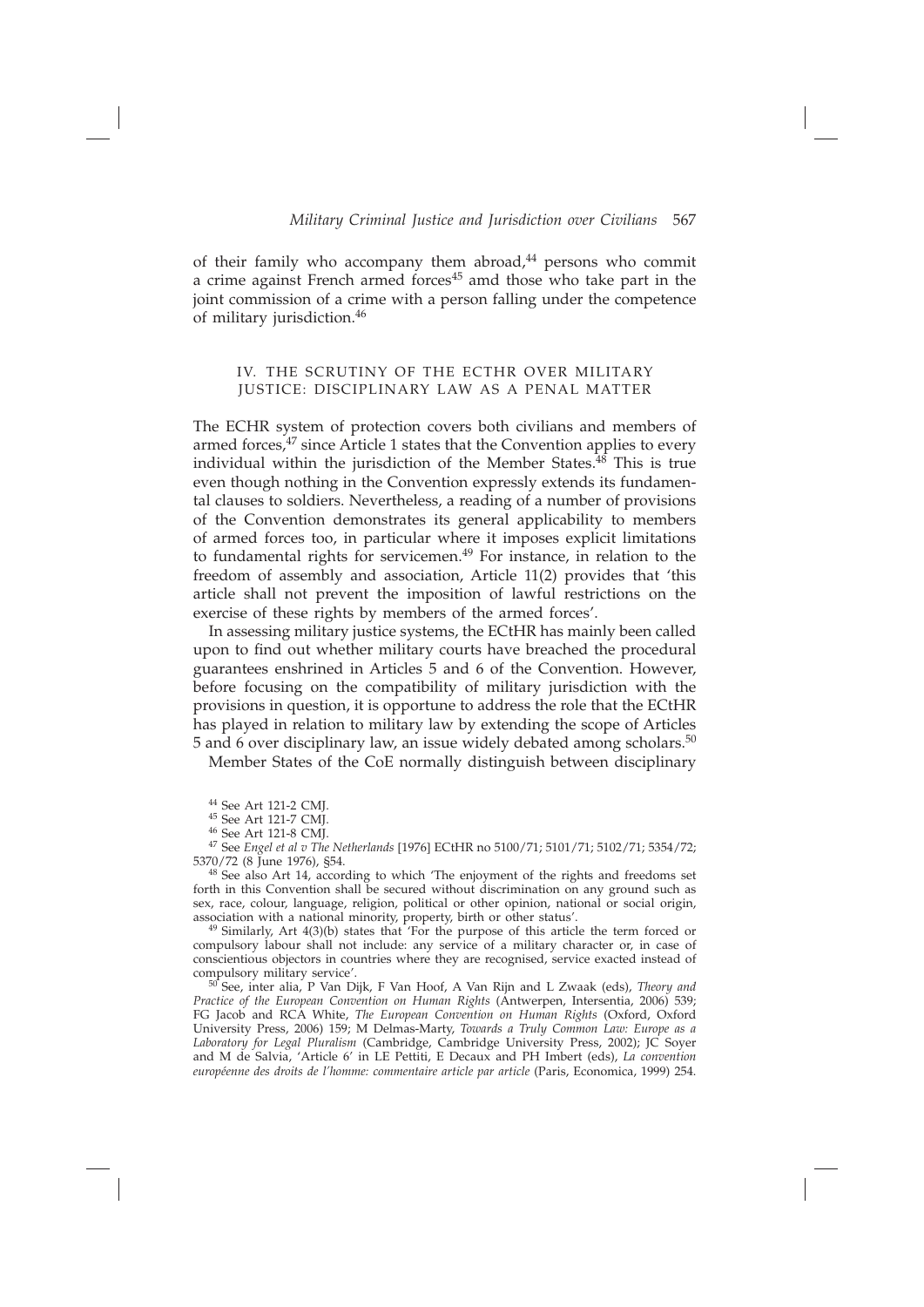and criminal law, sometimes indirectly showing their reluctance to allow human rights monitoring bodies to exercise their control over domestic military disciplinary systems. This is testified by the fact that CoE state parties, such as France and Spain, requested that Articles 5 and 6 of the Convention not be applied to disciplinary measures issued towards members of armed forces.<sup>51</sup> Comparative research has also shown that in several cases military disciplinary law represents a 'grey zone', in which fundamental rights, such as the right not to be punished without trial, are not respected.<sup>52</sup>

Nonetheless, the ECtHR jurisprudence has been able to supervise this legal field traditionally closed to external interferences by extending the applicability of the Convention—and in particular of Article 6—to disciplinary law.53 It should be remembered that the application of the right to a fair trial as well as the right to liberty (Article 5) and the *nullum crimen sine lege* (Article 7) require the existence of a criminal charge. However, since the famous *Engel* case, the ECtHR has held that the formal classification of an offence—provided by domestic law—does not suffice to establish the scope of the fundamental clauses in question.54 Hence, the European judges have developed an autonomous concept of 'penal matter', which, beyond the domestic classification of the offence, relies on further criteria such as the nature of the offence and the degree of severity of the penalty to which the person concerned could be subject.<sup>55</sup> The rationale behind this approach consists in avoiding that the designation of an offence as disciplinary may constitute for countries a means of eluding fundamental rights established by the Convention. Indeed, as the ECtHR has clearly pointed out, Member States, even while enjoying a full discretion to label 'an offence as disciplinary instead of criminal', cannot limit the scope of applicability of Article 6, which otherwise would be subordinated to their 'sovereign will'.<sup>56</sup>

Through the material concept of penal matter, the Strasbourg Court examines whether disciplinary acts or omissions can be classified as criminal. In relation to disciplinary law, the ECtHR devotes particular attention to the criteria of the seriousness of the penalty. For instance, in the *Engel* case, in the light of this legal reasoning, the ECtHR held that disciplinary charges, whose aim was to impose a serious punishment

 $51$  See A Nieto, 'Los derechos humanos en el derecho penal military y en la guerra' in Manacorda and Nieto, above n 11, 3.

<sup>&</sup>lt;sup>52</sup> G Nolte and H Krieger, *Comparison of European Military Law System* (Berlin, De Gruyter Recht, 2003) 141.

<sup>53</sup> M Chiavario, 'Diritto ad un equo processo' in S Bartole, B Conforti and G Raimondi (eds), *Commentario alla Convenzione Europea per la Tutela dei Diritti dell'Uomo e delle Libertà Fondamentali* (Padova, Cedam, 2001) 159.

<sup>54</sup> See *Engel et al v The Netherlands*, above n 47, para 81.

<sup>55</sup> ibid, para 82.

<sup>56</sup> ibid, para 81.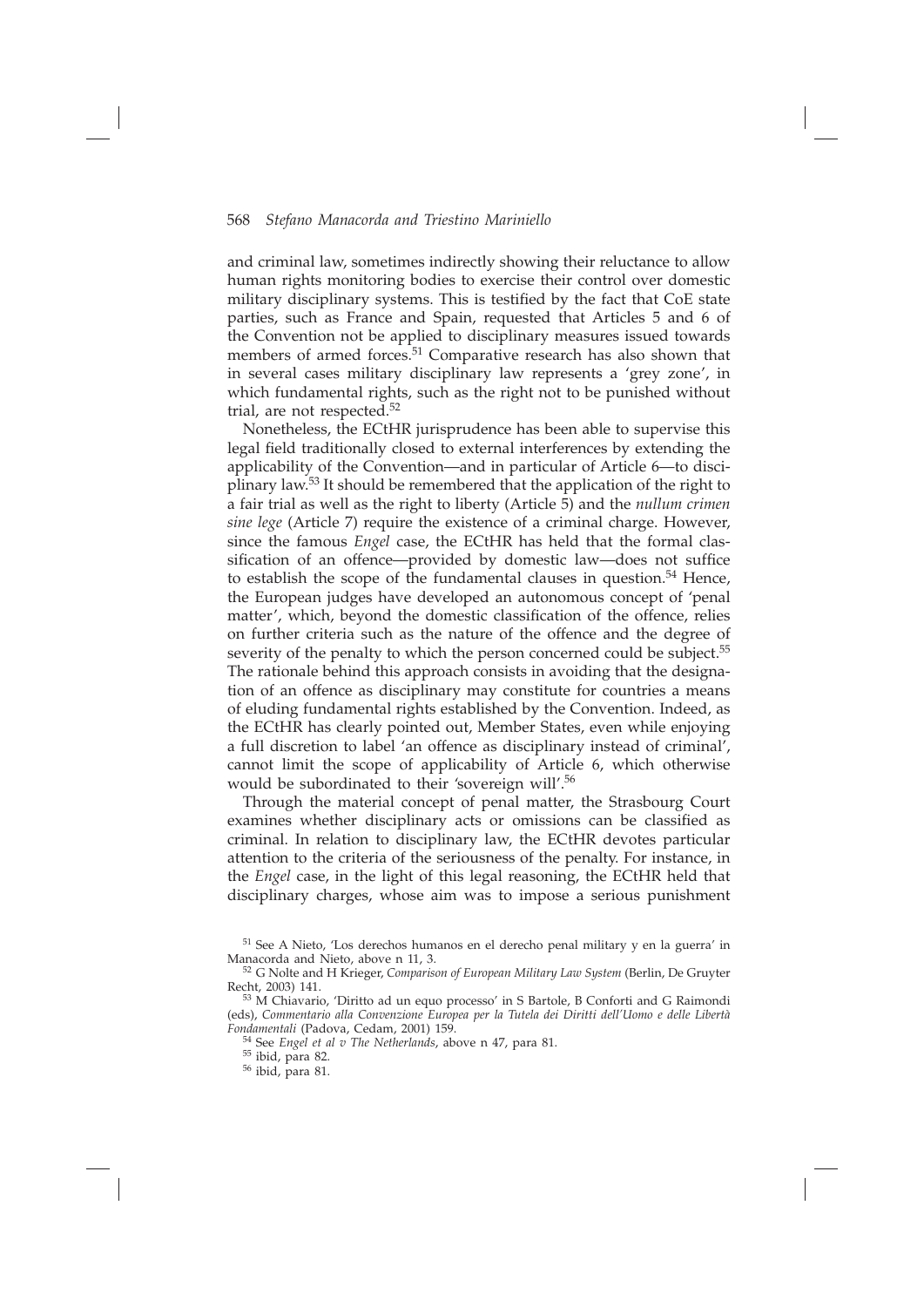involving the deprivation of personal liberty, fall within the notion of criminal sphere.<sup>57</sup>

The scope of Article 6, however, does not encompass all military disciplinary law, which is still partially removed from the application of the Convention system of protection.58 Therefore it is worth noting that, in several circumstances, the ECtHR has excluded the inclusion of disciplinary penalties in the penal matter.<sup>59</sup>

# V. THE JUDICIAL CONTROL OVER PRE-TRIAL DETENTION BEFORE MILITARY COURTS IN THE CASE LAW OF THE ECTHR

In relation to military criminal justice, the approach of the ECtHR has been mainly oriented towards guaranteeing the independence and impartiality of military jurisdictions. European judges have critically assessed one of the most peculiar elements of military jurisdiction: the link between hierarchy and judicial role, on the basis of which hierarchical superiors or their substitutes perform jurisdictional functions.<sup>60</sup> It follows that the approach of the Strasbourg jurisprudence has relied on covering the gap between hierarchical dependence and independence as an essential element of the judicial function. Unlike the Inter-American Court of Human Rights,<sup>61</sup> the ECtHR has not addressed the standards of independence and impartiality in relation to military tribunals facing serious violations of human rights committed by members of armed forces, but the applicability of the right to a fair trial has often concerned military criminal proceedings faced by civilians or servicemen who have committed military offences.

With regard to military proceedings, the ECtHR has mainly addressed the problem of assessing whether military officers may convict a serviceman (Article 5(1)(a)) or may authorise pre-trial detention (Article 5(3)). Article 5 seeks to guarantee individual liberty and security by

 $57$  ibid, para 85.

 $60$  See Nieto, above n 51, 325.

<sup>58</sup> J Daniel, 'Les Tribunaux militaires et Jurisdictions d'exception à l'épreuve de la jurisprudence de la Cour européenne des droits de l'homme' in Lambert Abdelgawad, above n 11, 576.

<sup>59</sup> See, inter alia, *Bas v Turkey* [2002] ECtHR, no 34493/97 (29 January 2002); *Yuksel v Turkey* [2002] ECtHR no 35078/97 (29 January 2002); *Yaka v Turkey*, [2002] ECtHR no

<sup>61</sup> See, in particular, *Durand and Ugarte v Peru*, above n 13, in which the Inter-American Court stated that 'In this case, the military in charge of subduing the riots that took place in El Frontón prison resorted to a disproportionate use of force, which surpassed the limits of their functions thus also causing a high number of inmate death toll. Thus, the actions which brought about this situation cannot be considered as military felonies, but common crimes, so investigation and punishment must be placed on the ordinary justice, apart from the fact that the alleged active parties had been military or not', para §118.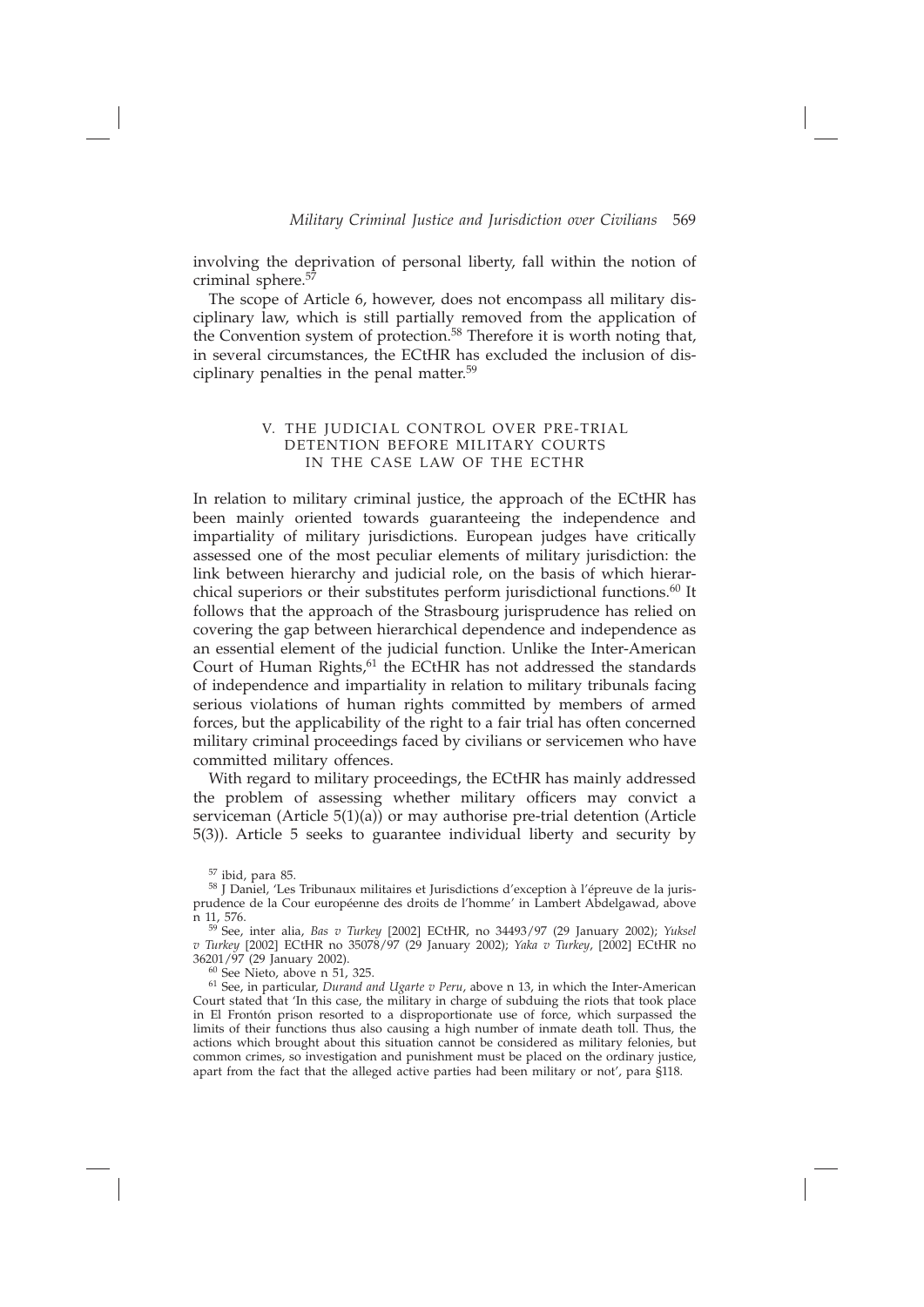establishing judicial scrutiny over measures entailing arrest or detention. For instance, among cases which allow detention consistent with the Convention system of protection, Article 5 refers to the 'lawful detention of a person after conviction by a competent court'.62

According to the ECtHR, pursuant to the provision in question, the 'competent' court is one with jurisdiction to try the case, which enjoys independence from the executive and the parties, $63$  and provides individuals with adequate judicial guarantees.<sup>64</sup>

In light of these standards, European judges have held that the Dutch Supreme Military Court can fall within the meaning of competent court pursuant to Article 5(1)(a), even though the King could remove its four military members from their role.<sup>65</sup>

In the *De Jong, Baljet and Van Den Brink* case, the ECtHR did not seemingly consider the fact that the arrest was issued by a commanding officer over a member of the armed forces suspected of an offence set out in the Military Penal Code to be worrying. In this regard, Strasbourg judges have not argued whether a commanding officer may come within the meaning of 'competent tribunal'.<sup>66</sup>

Nonetheless, in the *AD v Turkey* case, the ECtHR explicitly excluded that the *supérieur militaire* could be considered a competent tribunal. The applicant—a sergeant in the Turkish armed forces—had been accused of military disobedience and punished by a lieutenant-colonel with imprisonment for 21 days on the basis of Article 171 of the Military Criminal Code. Due to the deprivation of liberty involved in the penalty in question, the ECtHR found that it should have been issued by an independent competent court. The ECtHR, accepting the applicant's submission, held that the military superior did not meet the standard of independence since he exercised his authority within the military hierarchy.<sup>67</sup>

Concerns about the role of military officers as judicial organs have arisen in particular in relation to the application of Article 5(3), according to which

everyone arrested or detained in accordance with the provisions of paragraph  $1(c)$  of this article shall be brought promptly before a judge or other officer

 $62$  See Art 5(1)(a): 'Everyone has the right to liberty and security of person. No one shall be deprived of his liberty save in the following cases and in accordance with a procedure prescribed by law: a the lawful detention of a person after conviction by a competent court'.

63 See, inter alia, *Neumeister v Austria* [1968] ECtHR no 1936/63 (27 June 1968), para 24.

 $64$  With regard to Art 5(1)(a) Strasbourg judges point out that this provision has an autonomous scope from Art  $6$ , stating that its requirements 'are not always co-extensive with those of Article  $6$  (Art  $6$ )'.

with those of Article 6 (Art 6)'. 65 See *Engel v The Netherlands,* above n 47, para 68. 66 *De Jong, Baljet and Van Den Brink v The Netherlands* [1984] ECtHR no 8805/79; 8806/79; 9242/81 (22 May 1984), paras 43–44.

67 See *AD v Turkey* [2005] ECtHR no 29986/96 (22 December 2005), para 22.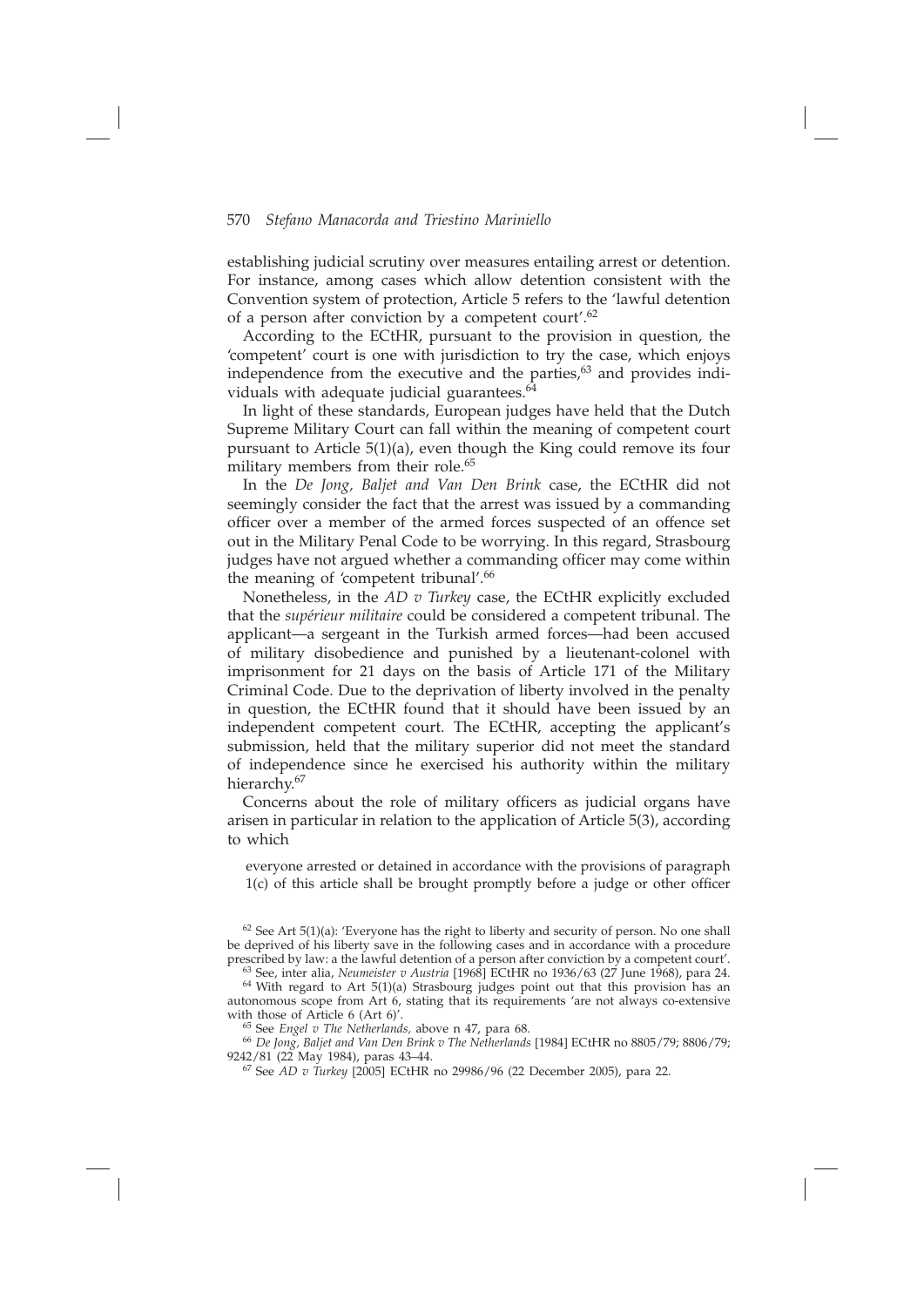authorised by law to exercise judicial power and shall be entitled to trial within a reasonable time or to release pending trial.

The first part of Article 5(3) provides every individual subject to pre-trial detention with the right to be brought 'promptly before a judge or other officer authorised by law to exercise judicial power'. In this regard, the Strasbourg jurisprudence has mainly focused on clarifying the concept of 'officer authorised by law', developing an autonomous notion which is based more on substance than on terminology.<sup>68</sup> Indeed, the ECtHR states that the officer authorised by law, in order to protect the individual detained from arbitrary deprivation of liberty, must meet procedural and substantive requirements.69 First, he must be independent of the executive and of the parties. This does not automatically exclude the officer being, in turn, subordinated to other independent judges or officers. The second condition has a procedural nature, since it establishes that, pursuant to Article 5(3), the officer must personally hear the person subject to deprivation of liberty. Thirdly, in accordance with the substantive requirement, he must 'review the circumstances militating for or against detention, in deciding, by reference to legal criteria, whether there are reasons to justify detention or for ordering release if there are no such reasons'.

With regard to military proceedings, particular concerns arise from the fact that the competent officer authorised by law to decide on the appellant's pre-trial detention may take part in the subsequent phases of the proceedings on behalf of the prosecuting authority. Strasbourg judges, however, consider it unimportant whether the officer effectively intervenes at a later stage, since the mere possibility that he can play the role of prosecutor in the subsequent proceedings raises doubts about his impartiality.

#### VI. ECTHR AND THE IMPARTIALITY OF THE JUDGE IN MILITARY PROCEEDINGS

#### The ECtHR has pointed out that

in a democratic society within the meaning of the Convention, the right to a fair administration of justice holds such a prominent place that a restrictive interpretation of Article 6(1) would not correspond to the aim and the purpose of that provision.70

68 See S Trechsel, *Human Rights in Criminal Proceedings* (Oxford, Oxford Press University,

<sup>69</sup> Schiesser v Switzerland [1979] ECtHR no 7710/76 (4 December 1979), para 31; see also *Letellier v France* [1991] ECtHR no 12369/86 (26 June 1991), para 35.

70 See, inter alia, *Delcourt v Belgium* [1979] ECtHR no 2689/65 (17 January 1979), para 25.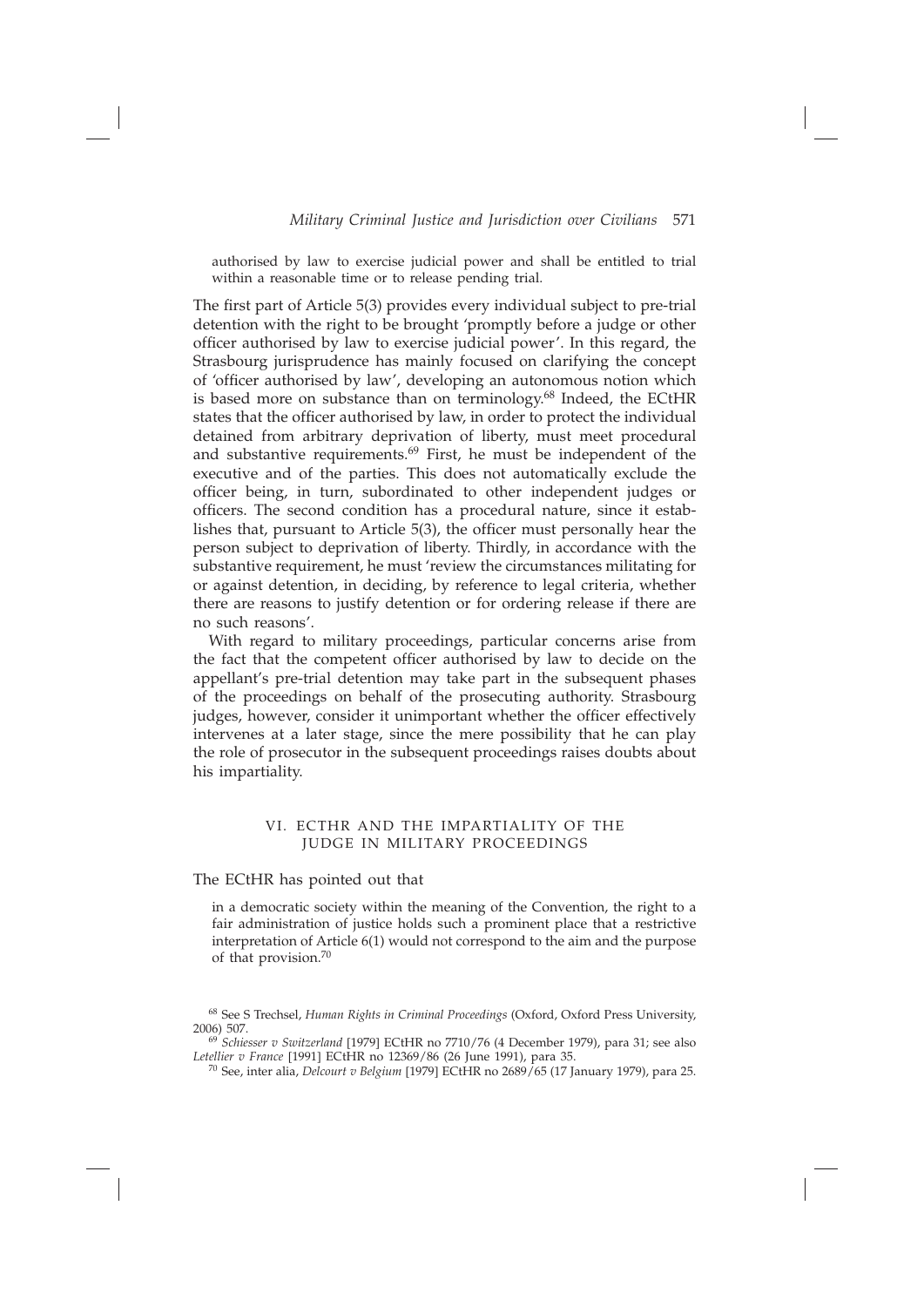This provision establishes one of the most important guarantees of the whole Convention: the right to be judged by an independent and impartial tribunal established by the law.<sup>71</sup> The ECtHR considers these requirements strictly connected and in several cases takes both concepts into account together.72

By independent tribunal pursuant to Article 6(1), Strasbourg jurisprudence means that it is independent both of the executive and of the parties.73 In order to assess the independence of a court, the ECtHR relies in particular on four elements: the manner of appointment of its members and their term of office, the existence of guarantees against outside pressures and the question whether the body presents an appearance of independence.

With regard to impartiality, the ECtHR requires that the tribunal lacks prejudice or bias, which must be examined on the basis of both a subjective and objective test.<sup>74</sup> It follows that it is to be assessed whether, in the specific case, judges have prejudice or bias which may influence their decision in the case in question. In relation to the objective approach, the ECtHR states that 'the tribunal established by the law' must provide 'sufficient guarantees to exclude any legitimate doubt' about its independence and impartiality.

In several cases, the ECtHR has assessed the compatibility of military tribunals with the standards provided by Article 6(1) without, however, providing a definition of military courts. In doing this, the Strasbourg case law shows that particular concerns arise not only with regard to courts which are formally classified as military by domestic justice systems, but even in relation to ordinary courts composed, even if only in part, of military judges.75

It is important to state, however, that the ECtHR holds that military courts are not per se contrary to the Convention system of protection.76 For instance, the European judges maintained that the Dutch Supreme Military Court, composed of two civilian judges and four military officers, was consistent with the standards set out in Article 6(1), although all the members were appointed by the Crown, following a joint recommendation from the Ministers of Justice and of Defence, who also had the power to dismiss them.<sup>77</sup> Similarly, in relation to the

<sup>71</sup> See S Trechsel, above n 68, 46.<br><sup>72</sup> See *Findlay v United Kingdom* [1997] ECtHR no 22107/93 (25 February 1997), para 73.<br><sup>73</sup> See *Ringeisen v Austria* [1971] ECtHR no 2614/65 (16 July 1971), para §95.

<sup>&</sup>lt;sup>74</sup> See, inter alia, *Sahiner v Turkey* [2001] ECtHR no 29279/95 (25 December 2001), para 35.  $^{75}$  ibid, para 36.<br> $^{76}$  See Morris v United Kingdom [2002] ECtHR no 38784/97 (26 May 2002), para 59.

<sup>&</sup>lt;sup>77</sup> See *Engel et al v The Netherlands*, above n 47, §§ 30 and 89. In this judgment, the ECTHR stated that the Supreme Military Court in the Netherlands provided sufficient guarantees, relying on the fact that 'the appointment of the military members was usually the last of their careers and that they were not, in their functions as judges, under the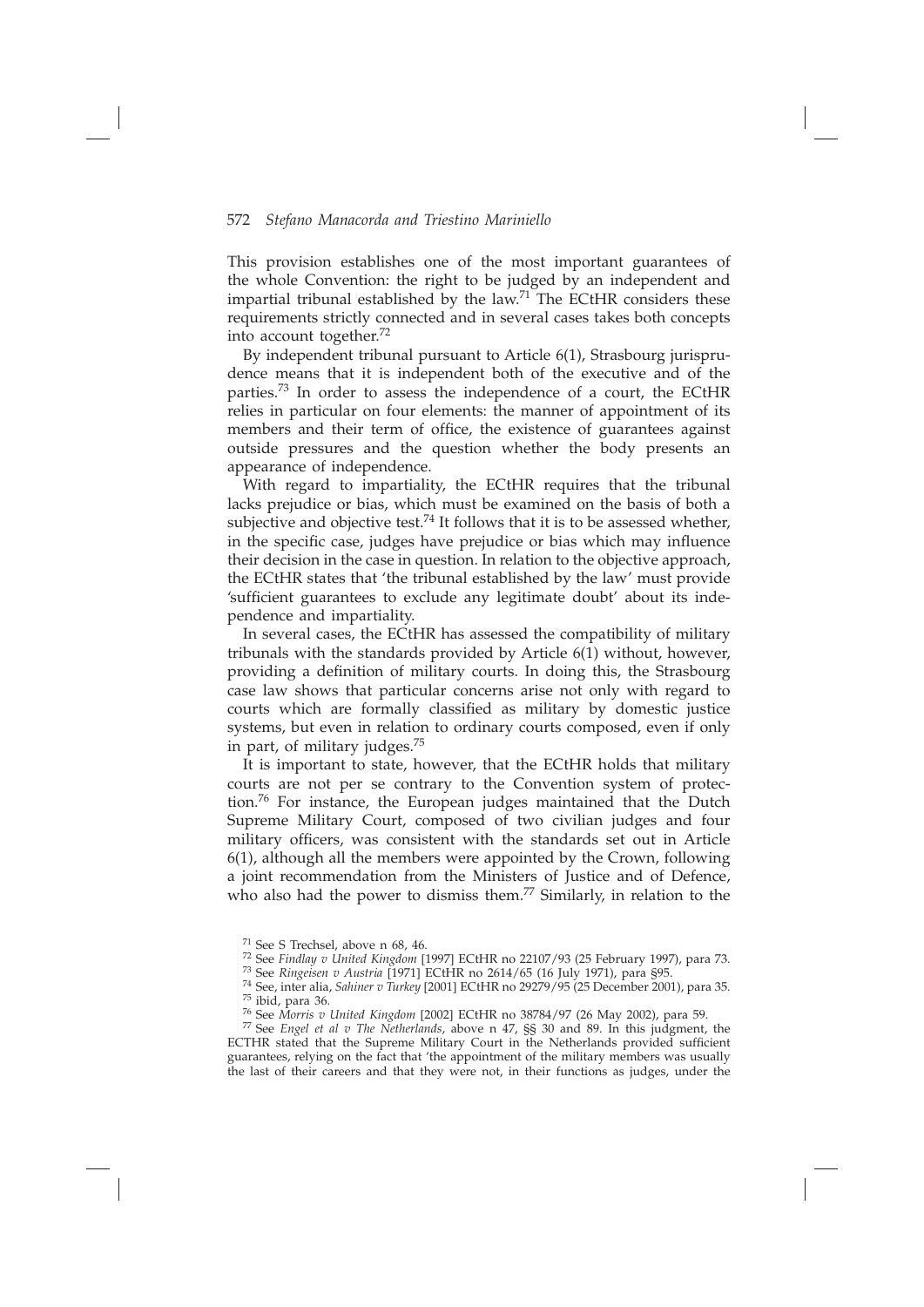Special Criminal Court in Ireland, which deals with terrorist offences, the European Commission stated that such a court was consistent with Article  $6(1)$ .<sup>78</sup> The Commission held that members of this court met the requirements provided by the provision in question, although they were appointed and dismissed by the government. Indeed, according to the reasoning provided by the Commission, beyond the legal provision concerning the composition of the court, it must be taken into account how 'these provisions are interpreted and how they actually operate in practice'.<sup>79</sup> Therefore, the members of the Special Criminal Court satisfied the standards of Article  $6(1)$ , as there had not been any attempt by the executive to interfere with the work of the Court and the Court's independence could be subject to review by ordinary courts.

European case law has devoted particular attention to examining the confidence that criminal tribunals must inspire in a democratic society.<sup>80</sup> In this regard, in applying the objective test, the ECtHR takes into account the opinion of the individual, ascertaining whether his doubts about independence and impartiality are 'objectively justified'. $81$ Following this consideration, in several cases, European judges have found that applicants' misgivings over whether military courts met the standards of Article 6(1) were objectively justified. This is testified, for instance, by the *Castillo Algar* case, in which the ECtHR held that the applicant's fear about the impartiality of the military court was objectively justified since two members of the Central Military Court sat in the chamber that upheld the order (*auto de procesamiento*) by which the applicant had been charged.82

In particular, the Strasbourg jurisprudence shows that an individual may legitimately suspect the independence and impartiality of military criminal courts which rely on a strong hierarchical structure. In the *Findlay* case, the ECtHR addressed the martial court system in the UK, in which judges were appointed by their superior in rank: the 'convening officer'.<sup>83</sup> The ECtHR determined a violation of Article  $6(1)$ , criticising the hierarchical dependence between judges and the 'convening officer'. This officer had the power, inter alia, to decide which charges had to be brought, convene the court martial, appoint its members and dissolve it either before or during the trial. In addition, he acted as 'confirming officer', having the power to ratify or to change the decision of the

- 81 See, inter alia, *Findlay v United Kingdom*, above n 72, para 80.
- 82 See *Castillo Algar v Spain* [1998] ECtHR no 28194/95 (28 October 1998), para 50.
- 83 See *Findlay v United Kingdom,* above n 72.

command of any higher authority or under a duty to account for their acts to the service establishment'.

<sup>78</sup> See *Eccles, McPhillips & McShane v Ireland* [1988] ECtHR no 12839/87 (23 December 1988).

<sup>79</sup> ibid*,* 10.

<sup>80</sup> See *Hauschildt v Denmark* [1989] ECtHR no 10486/83 (24 May 1989).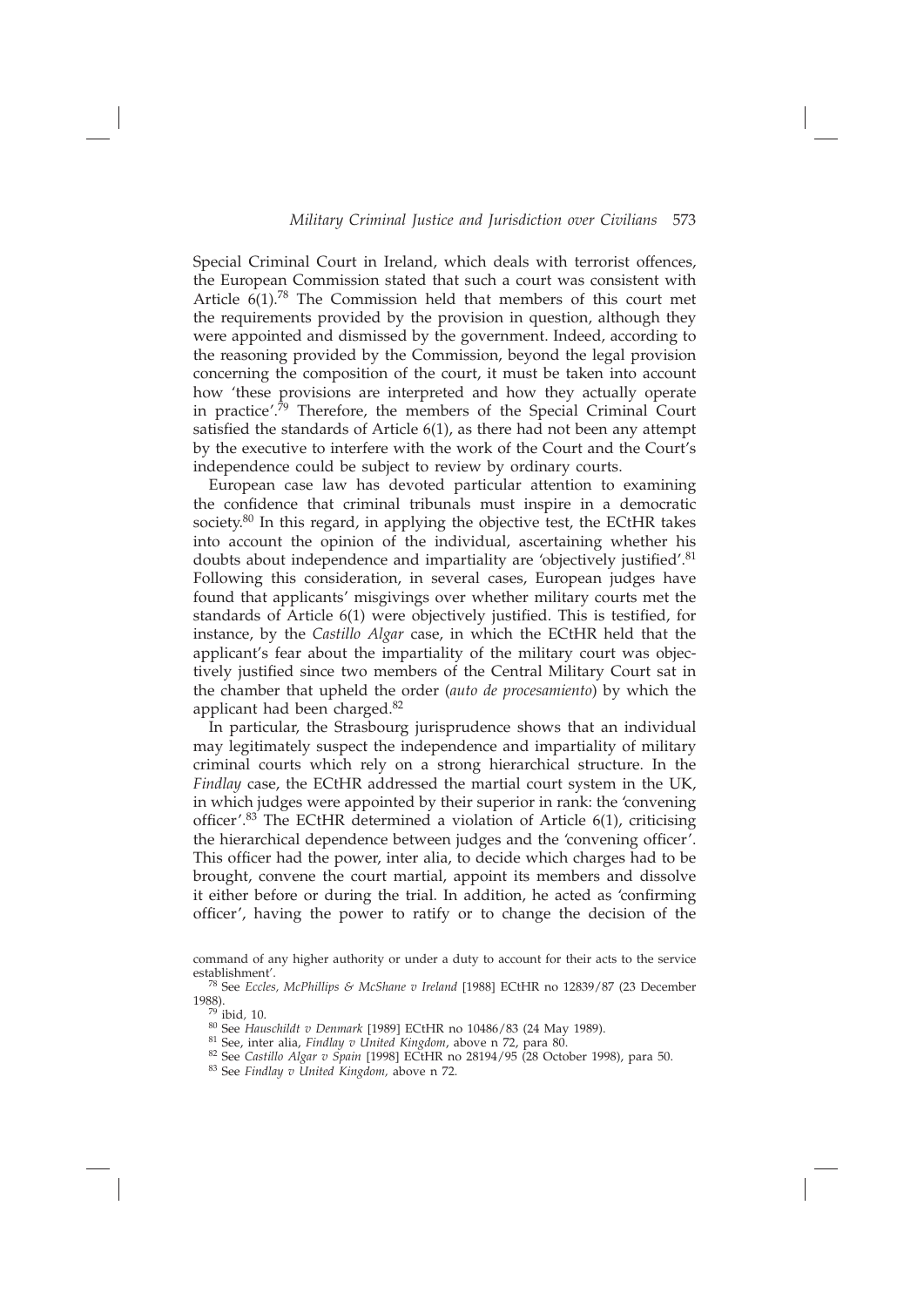military court.84 In light of these functions, the fear of the applicant that the court did not meet the requirements of independence and impartiality, according to the ECtHR, was objectively justified, since judges were subordinated in rank to the convening officer. $85$  Furthermore, the ECtHR criticised the fact that the decision issued by the Court was not valid until it was ratified by the convening officer. $86$ 

After this judgment, the 1996 Armed Forces Act changed the role of the 'Convening Officer' to become consistent with this judgment, distributing his prosecutorial, adjudicatory and advisory functions among three different bodies: the Higher Authorities, the Prosecuting Authorities and the Court Administration Officers.<sup>87</sup> The ECtHR did not miss the opportunity to positively address this reform, appreciating that after *Findlay* the 1996 Act had proceeded to limit the role of the convening officer, solving doubts on the independence and impartiality of martial courts.88 This is true in relation to the *Cooper* case, regarding the system in the air force, in which the Grand Chamber rejected the applicant's submissions claiming a violation of Article 6(1), maintaining that the 'Higher Authority, the Prosecuting Authority and the Court Administration Officer ("CAO") did not cast any doubt on the genuineness of the separation of the prosecuting, convening and adjudicating roles in the court-martial'.89 The ECtHR did not hold a violation of Article 6(1), despite the military judges not being legally trained, since it found that they were provided with guidance and instructions by the Judge Advocate, and with briefing notes by the Court Martial Administration Unit. In addition, the ECtHR considered as decisive the fact that 'judges could not be reported on in relation to their judicial decision making'.<sup>90</sup>

Nonetheless, despite the reform, with regard to martial courts in the navy system, in the *Grieves* case, the ECtHR maintained that doubts on the independence and impartiality of the tribunal were still justified.<sup>91</sup> In this regard, the European judges held a violation of Article 6(1) in relation to the role of the Judge Advocate. Although the role of Judge Advocate was played by a civilian in the *Morris* case, Strasbourg judges

 $84$  ibid, para74.<br> $85$  ibid, paras 75–80. The ECtHR held a violation of Art 6(1) relying on the role of the convening officer in several cases. See, inter alia, *Coyne v United Kingdom* [2004] ECtHR no 25942/94 (24 September 2004), para 58; *Cable et al v United Kingdom* [1999] ECtHR nos 24436/94, 24582/94, 24583/94, 24584/94, 24895/94, 25937/94, 25939/94, 25940/94, 25941/94, 26271/95, 26525/95, 27341/95, 27342/95, 27346/95, 27357/95, 27389/95, 27409/95, 27760/95, 27762/95, 27772/95, 28009/95, 28790/95, 30236/96, 30239/96, 30276/96, 30277/96, 30460/96, 30461/96, 30462/96, 31399/96, 31400/96, 31434/96, 31899/96, 32024/96 and 32944/96 (18 February 1999), para 21.<br><sup>86</sup> See Findlay v United Kingdom, above n 72, para 77.

<sup>87</sup> See International Commission of Jurists, above n 17, 345.<br><sup>88</sup> See, inter alia, *Morris v United Kingdom*, above n 76, paras 61–63.<br><sup>89</sup> See *Cooper v United Kingdom* [2003] ECtHR no 48843/99 (16 December 2003), para 11

<sup>&</sup>lt;sup>90</sup> ibid. §§123–125.<br><sup>91</sup> See *Grieves v United Kingdom* [2003] ECtHR no 57067/00 (16 December 2003), para 91.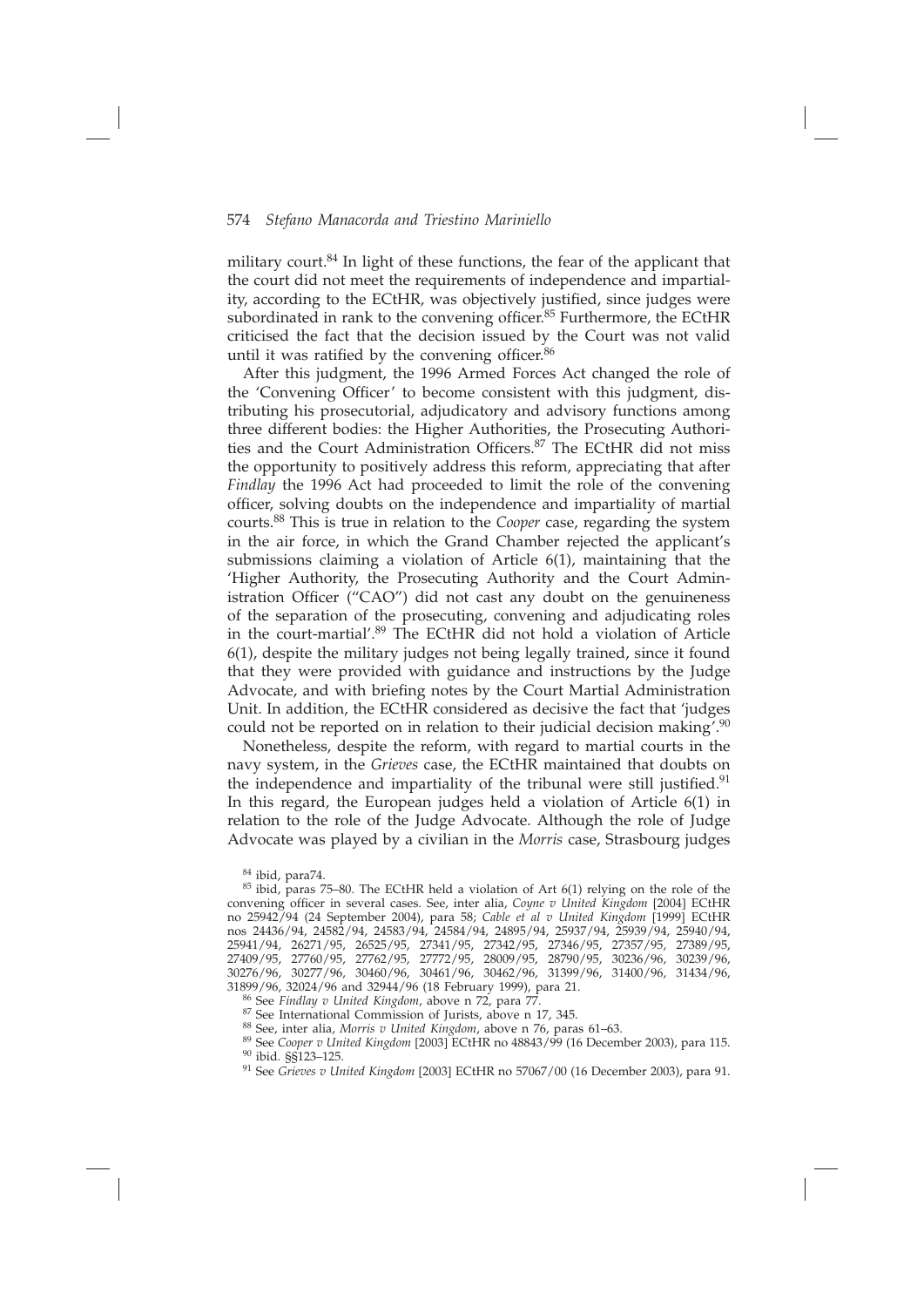were critical of the fact that the two members of the martial courts were junior serving officers and were appointed on an ad hoc basis.<sup>92</sup> This could expose them to the 'risk of outside pressure', since the criminal justice system did not provide sufficient safeguards. Indeed, this risk posed doubts on the independence and impartiality of the tribunal, as the judges were not provided with a legal training and they were still subject to army discipline and reports. Moreover, the Court criticised the fact that there was 'no statutory or other bar to their being made subject to external army influence when sitting on the case'. $93$  Further concerns were due to the fact that the reviewing authority, which constituted a non-judicial body, was provided with the power to review the applicant's conviction, and even impose a more serious sentence than that issued by the military court. $94$ 

It is in relation to 'guarantees against outside pressure' that in the *Greek*  case the Commission stated that the system of extraordinary martial courts during the military dictatorship in Greece could not be regarded as independent. In particular, the Commission regarded as decisive the fact that these courts exercised their jurisdiction 'in accordance with decisions of the Minister of National Defence'.95

# VII. PROSECUTING 'CIVILIANS' BEFORE MILITARY COURTS: A RESTRICTIVE APPROACH BY THE ECTHR

The Convention system of protection does not prevent military criminal courts which provide guarantees enshrined in Article 6(1) from trying members of armed forces who have committed military offences.<sup>96</sup> However, the European judges distinguish from this circumstance the case in which domestic justice systems extend military jurisdiction over civilians. Despite Strasbourg case law recognising that the Convention does not prohibit military criminal courts prosecuting a civilian, the expansion of such jurisdiction over civilians—pursuant to Article 6(1)— 'should be subjected to particularly careful scrutiny' and can only be accepted in 'very exceptional circumstances'.97 In this regard, the ECtHR is clear in stating that civilians may be tried by military courts only when two conditions occur: there must be both 'compelling reasons' justifying such a jurisdiction, and a clear and foreseeable legal basis. The existence of such conditions must be assessed case by case, as 'it is not sufficient

<sup>97</sup> ibid, paras 42–44.

<sup>92</sup> See *Morris v United Kingdom*, above n 76, para 70.

 $\frac{93}{94}$  ibid, para 72.<br> $\frac{94}{94}$  ibid, paras 73–75.

<sup>&</sup>lt;sup>95</sup> 12 Yearbook of the European Convention on Human Rights. The *Greek* case, 148 (1969).

<sup>96</sup> See, inter alia, *Ergin v Turkey,* above n 15, para 40.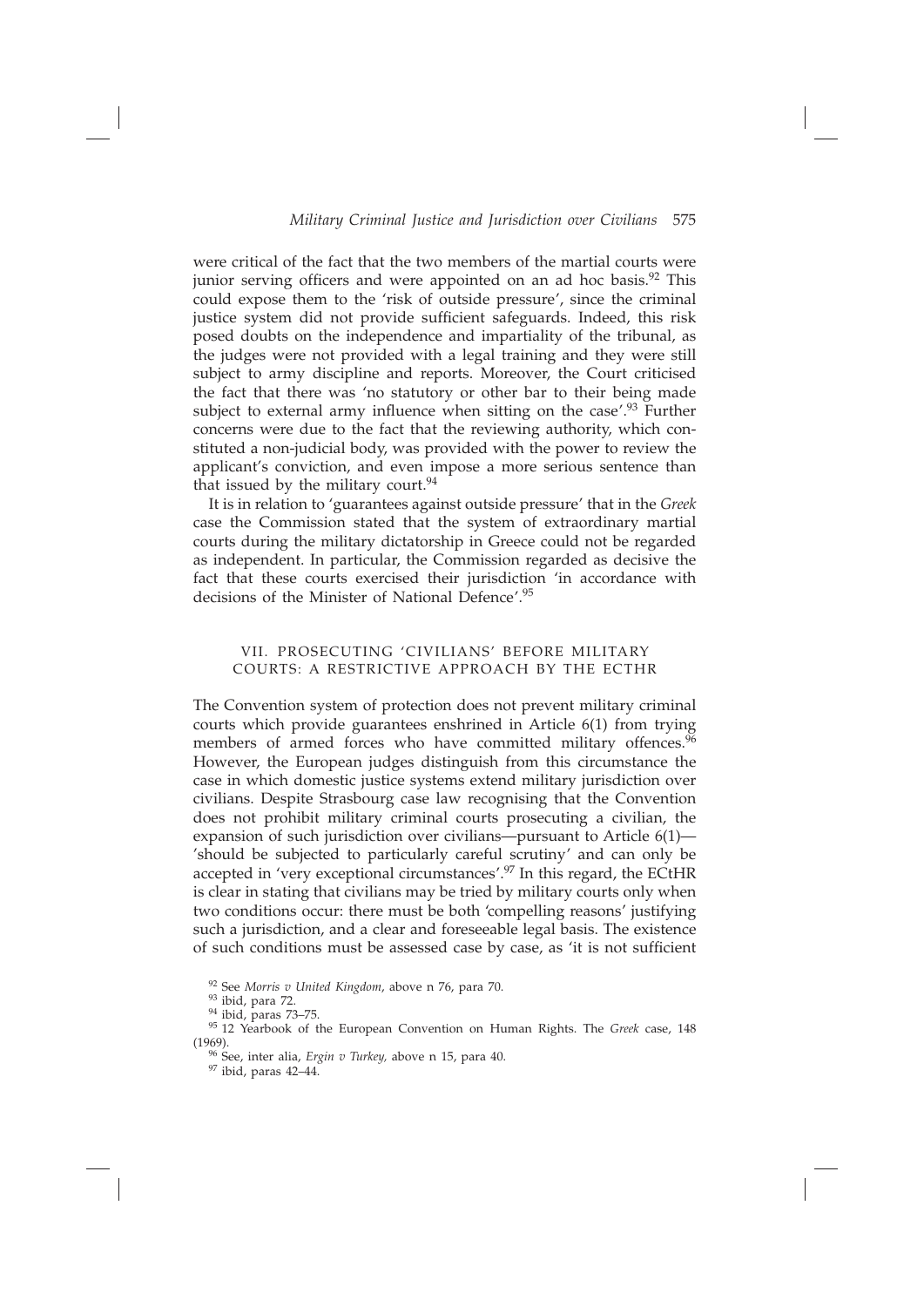for the national legislation to allocate certain categories of offence to military courts *in abstracto*'.98

In so doing, the ECtHR is clear in stating that the role of the army, which is provided with special rules governing its internal organisation and hierarchical structure, must be confined to the field of national security. Since military courts can provide different treatments which derive from their different nature and reason for existence, civilians subject to military jurisdiction could 'find themselves in a significantly different position from that of citizens tried by the ordinary courts, raising a problem of inequality before the courts'.<sup>99</sup> In light of this reasoning, according to European judges, civilians brought before military jurisdiction for crimes against the armed forces may have the legitimate fear that such a jurisdiction does not meet the requirements of independence and impartiality.

This is true in relation to the *Ergin* case, in which the applicant, who was the editor of a newspaper, was convicted by the Turkish Military Court of the General Staff of incitement to evade military service.100 It is important to note that the ECtHR, in assessing the compatibility of the military court with standards of independence and impartiality, referred to the situation at international level, emphasising the fact that there was a trend towards an exclusion of military jurisdiction over civilians.101 In particular, the Strasbourg judges noted that in peacetime, in the majority of European domestic justice systems, civilians are not subject to military jurisdiction. They can be prosecuted by such a jurisdiction only in very precise situations, such as in the case of a crime jointly committed by a member of the military and a civilian, or when civilians work for the armed forces.102

In so doing, the ECtHR referred to the decisions of the UNHRC and the Inter-American system of human rights protection,<sup>103</sup> including, inter alia, Principle No 5 of the Report on the Issue of the Administration of Justice through Military Tribunals, according to which 'Military courts should, in principle, have no jurisdiction to try civilians.<sup>104</sup> In all circum-

98 ibid, para 47.

 $99$  ibid, para 48.

<sup>100</sup> Indeed, before the constitutional reform, Art 145 established, inter alia, that: 'Military courts shall also be responsible for dealing with offences committed by civilians where these are designated by special laws as breaches of military law, or have been committed against military personnel, either during their performance of duties designated by law or on military premises so designated'.  $\frac{101 \text{ See } Ergin \text{ }U}$  Turkey, above n 15, para 21.

<sup>102</sup> See *Maszni v Romania* [2006], ECtHR no 59892/00 (21 December 2006), para 27.<br><sup>103</sup> The ECtHR refers, inter alia, to the General Comment on Article 14 of the International Covenant on Civil and Political Rights. With regard to the Inter-American system of Human Rights, European judges quote, in particular, *Durand et Ugarte v Pérou*, above n 13 and *Cantoral Benavides v Peru* [2000] IACHR (18 August 2008). 104 Doc E/CN.4/Sub.2/2005/9 of 16 June 2005.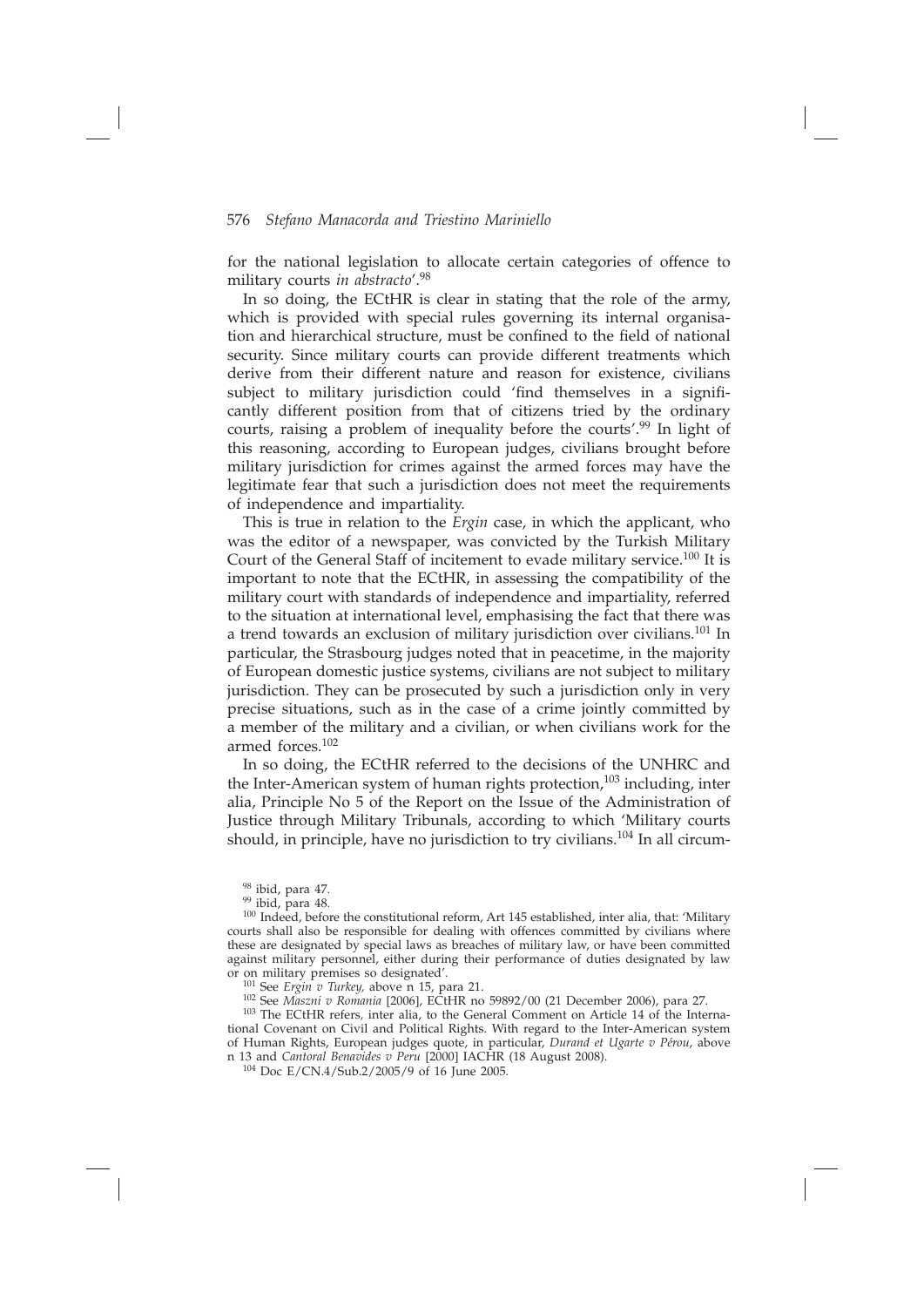stances, the State shall ensure that civilians accused of a criminal offence of any nature are tried by civilian courts.'

In the wake of this critical approach adopted by the UNHCR and the Inter-American Court, the ECtHR pointed out that the same military court which has satisfied standards of independence and impartiality in cases against members of armed forces charged with committing military offences could breach Article 6 when it tries a civilian.105 The reasoning behind this lies in the fact that a civilian, who has no duty of loyalty to the army, can feel legitimate fear of being prosecuted by military judges. Therefore, relying on the appearance of independence that is perceived by the individual, the ECtHR applies a more strict approach in assessing the independence and impartiality of a military court when it covers crimes committed by civilians. Indeed, it may be remembered that in the *Önen* case the European judges stated that the Military Court of the General Staff was independent from the executive and provided sufficient guarantees under Article 6(1) in a criminal proceeding regarding incitement to evade military service committed by a serviceman.106 In contrast, in the *Ergin* case the ECtHR demonstrated a different approach, holding that there was a violation of Article 6(1), given that

it is understandable that the applicant, a civilian standing trial before a court composed exclusively of military officers, charged with offences relating to propaganda against military service, should have been apprehensive about appearing before judges belonging to the army, which could be identified with a party to the proceedings.<sup>107</sup>

Similarly, in the *Maszni* case, the applicant—a civilian—had been convicted, inter alia, of inciting a policeman, subject to military law, to produce false documents. Pursuant to Article 35 of the Code of Criminal Procedure in Romania, the nexus between offences committed by a civilian and a member of the military means that the case comes under the scope of military jurisdiction.108 The government submitted that the extension of such jurisdiction over Mr Mazsni was necessary to assess the same facts together and avoid contradictory sentences.109 However, the ECtHR rejected these submissions holding that proceedings could be separated and the applicant could be brought before an ordinary court. As in *Ergin*, the European judges held that the applicant's doubts on the independence and impartiality of the military court were objectively

<sup>105</sup> See *Ergin v Turkey*, above n 15, para 53. 106 See *Önen v Turkey* [2004], ECtHR no 32860/96 (10 February 2004), paras 11–12. 107 See *Ergin v Turkey,* above n 15, paras 53–54.

<sup>108</sup> Art 35: 'La compétence de la juridiction militaire s'étend aux civils quand les infractions qu'ils ont commises forment avec les infractions commises par un militaire un ensemble indivisible ou constituent des infractions connexes'.

<sup>109</sup> See *Maszni v Romania*, above n 102, para 37.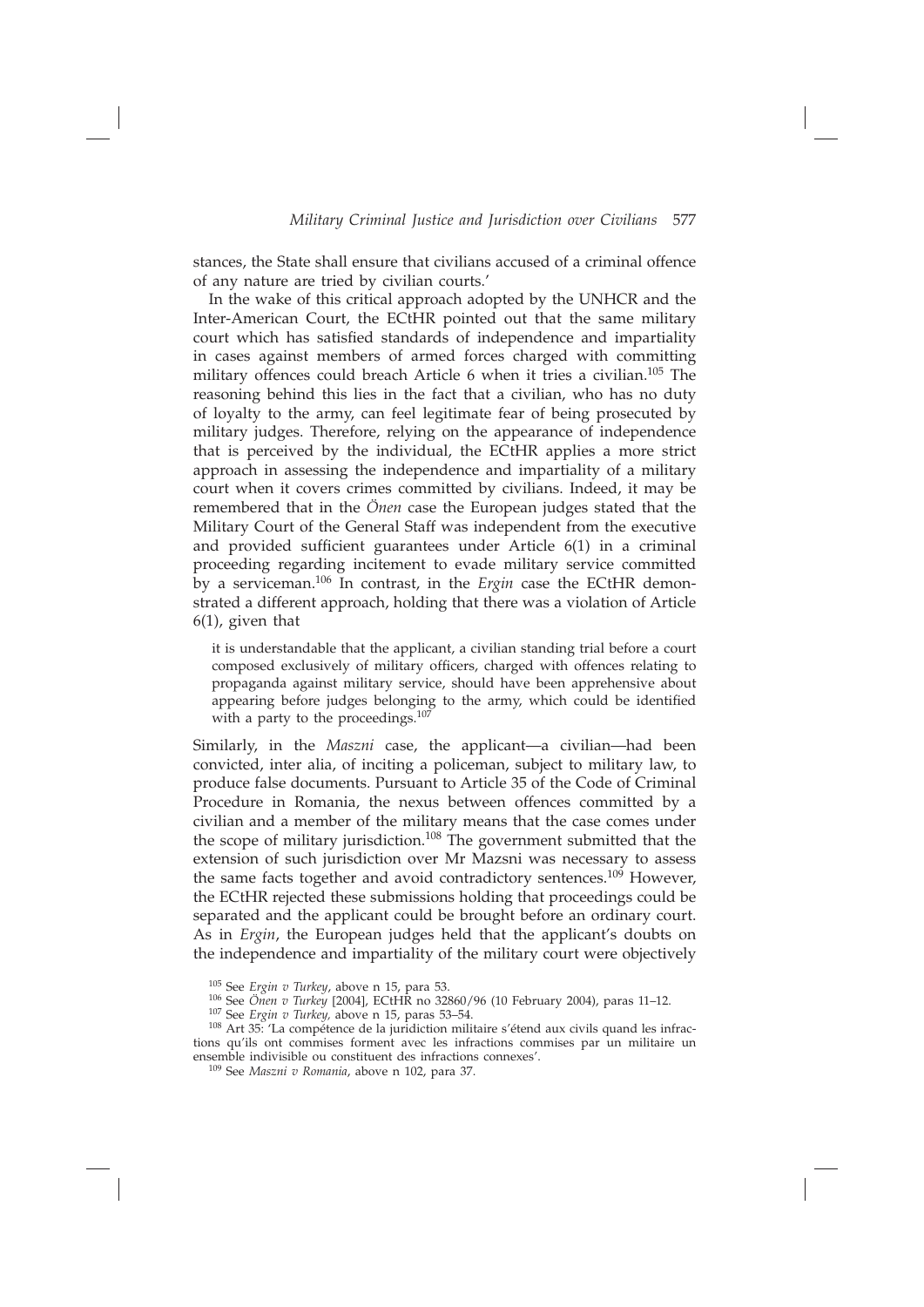justified, relying on the fact that the tendency at the international level is towards a critical approach to the expansion of military jurisdiction over civilians.110

In the *Martin* case, the applicant, who was a civilian, was prosecuted and convicted in Germany by a British martial court—composed of four servicemen and two civilians—for the murder of a young lady committed in German territory.111 On the basis of the 1955 Armed Forces Act, he was subject to military jurisdiction because he was a family member residing with a member of the armed forces.<sup>112</sup> Before the ECtHR, the government, relying on the NATO Agreement, claimed that the case fell within the British courts' competence. It justified the application of military jurisdiction mainly by referring to the fact that the court martial constituted the only system with which to try the applicant in Germany and contended that 'most of the witnesses were German and it might have been difficult to secure their attendance to give evidence in England'. The government added that 'the applicant was familiar with the military system, its structure and its terminology, having spent his life in the military community'.<sup>113</sup> On the other side, the applicant claimed a violation of Article 6(1), pointing out that there were no good reasons supporting the expansion of military jurisdiction over a civilian.114 The ECtHR, noting similarities with the *Findlay* judgment, found a violation of Article 6(1), relying on the fact that the Convening Officer had the power to dissolve the martial court and all its members, including civilian judges who were subordinate in rank to him.<sup>115</sup> Although the ECtHR found a violation of Article 6(1) relying on these circumstances, it is also to be noted that European judges clearly expressed their doubts on the existence of 'compelling reasons' justifying the extension of military jurisdiction over the applicant.<sup>116</sup>

The ECtHR expresses particular concerns in cases in which civilians are prosecuted by courts composed, even if only in part, of members of armed forces.117 In particular, the ECtHR assesses whether the applicant can legitimately fear that the tribunal is not independent or impartial because the presence of a military judge 'might allow [the court] to be unduly influenced by considerations which had nothing to do with the

<sup>&</sup>lt;sup>110</sup> ibid, para 59.<br><sup>111</sup> See *Martin v United Kingdom* [2007], ECtHR no 40426/98 (24 January 2007).<br><sup>112</sup> Indeed, the Fifth Schedule of the Act establishes that '[p]ersons forming part of the family of members of any of Her Majesty's Naval, Military, or Air Forces and residing with them or about to reside or departing after residing with them' are subject to military jurisdiction.

<sup>113</sup> See *Martin v United Kingdom*, above n 111, paras 36–38.

<sup>114</sup> ibid, para 39. 115 ibid, 54. 116 ibid, para 45. 117 See *Incal v Turkey* [1998] ECtHR no 22678/93 [9 June 1998].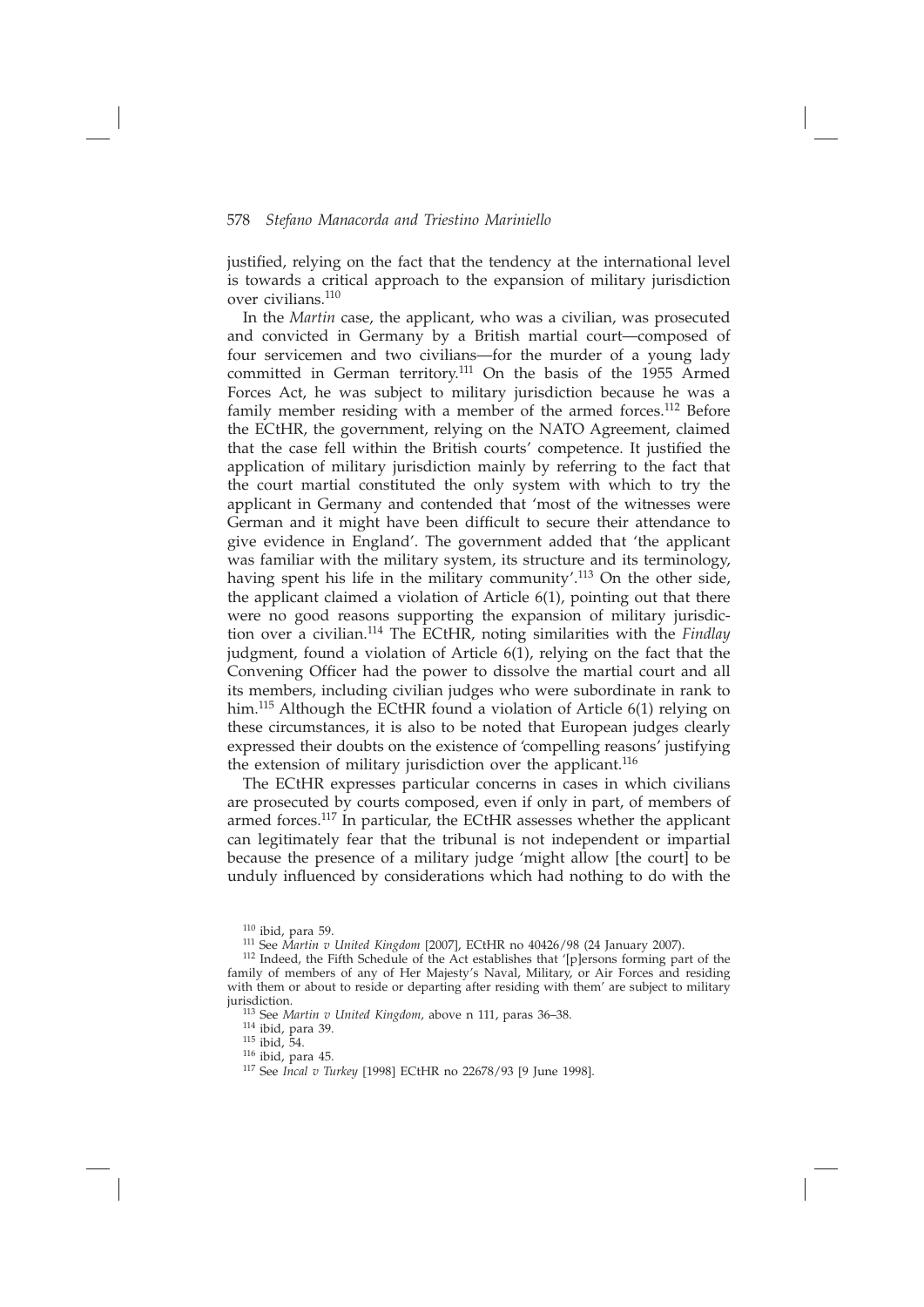nature of the case'.118 In several cases, the ECtHR has accepted complaints claiming a violation of Article 6 in relation to ordinary courts composed both of civilians and members of the armed forces.<sup>119</sup> This is true with respect to the National Security Court in Turkey, which included a member of the Military Legal Service. It should be remembered that this special court was established to deal with the threat to national security represented by the Kurdish separatist movement and has competence over 'offences affecting Turkey's territorial integrity and national unity, its democratic regime and its State security'. In the *Incal*  case the claimant had been convicted by the Izmir Security Court for 'disseminating separatist propaganda capable of inciting the people to resist the government and commit criminal offences'.120 The ECtHR, in accepting the applicant's submissions, stated that he could be legitimately concerned by the presence of a military judge sitting in the National Security Court. The European judges recognised that it was not sufficient, pursuant to Article  $6(1)$ , that military members of the National Security Court provided certain guarantees of independence and impartiality, represented by the fact that they enjoyed the same professional training and constitutional safeguards as civilian judges, and were free from instructions provided by public authorities. Indeed, according to the ECtHR, the presence of a serviceman in the composition of the court could justify the applicant's doubts about the independence and impartiality of the court, since the military judge could take into account 'considerations which had nothing to do with the nature of the case'. The legitimate fear was in particular due to the fact that the military judge still belonged to the army, which is dependent on the executive power, and to the fact that he was subject to military discipline and assessment reports. Furthermore, the ECtHR noted that decisions pertaining to the appointment of military judges were to a great extent taken by the administrative authorities and the army.<sup>121</sup>

Similarly, in the *Öcalan* case, Strasbourg judges were invited to assess the compatibility of the National Security Court with Article  $6(1).$ <sup>122</sup> The ECtHR rejected the government's submission, according to which, given that the military judge sitting in the National Security Court had been replaced by a civilian one in the course of the criminal proceedings one

 $118$  ibid, paras 11–20.

<sup>119</sup> See, inter alia, *Çiraklar v Turkey* [1998] ECtHR no 70/1997/854/1061 (28 October 1998); *Sürek v Turkey* [1999] ECtHR no 26682/95 (8 July 1999); *Sürek v Turkey* [1999] ECtHR no 24762/94 (8 July 1999); *Gerger v Turkey* [1999] ECtHR no 24919/94 (8 July 1999); *Okcuoglu v Turkey* [1999] ECtHR no 24246/94 (8 July 1999); *Sener v Turke*, [2000] ECtHR no 26680/95 (18 July 2000); *Canevi et al v Turkey* [2004] ECtHR no 40395/98 (10 November 2004); *Sevgin and Ince v Turke*, [2005] ECtHR no 46262/99 (20 September 2005); *Basboga v Turkey* [2006] ECtHR no 64277/01 (13 June 2006).

<sup>120</sup> See *Incal v Turkey* above n 117, paras 72.

<sup>&</sup>lt;sup>122</sup> See *Öcalan v Turkey*, above n 28.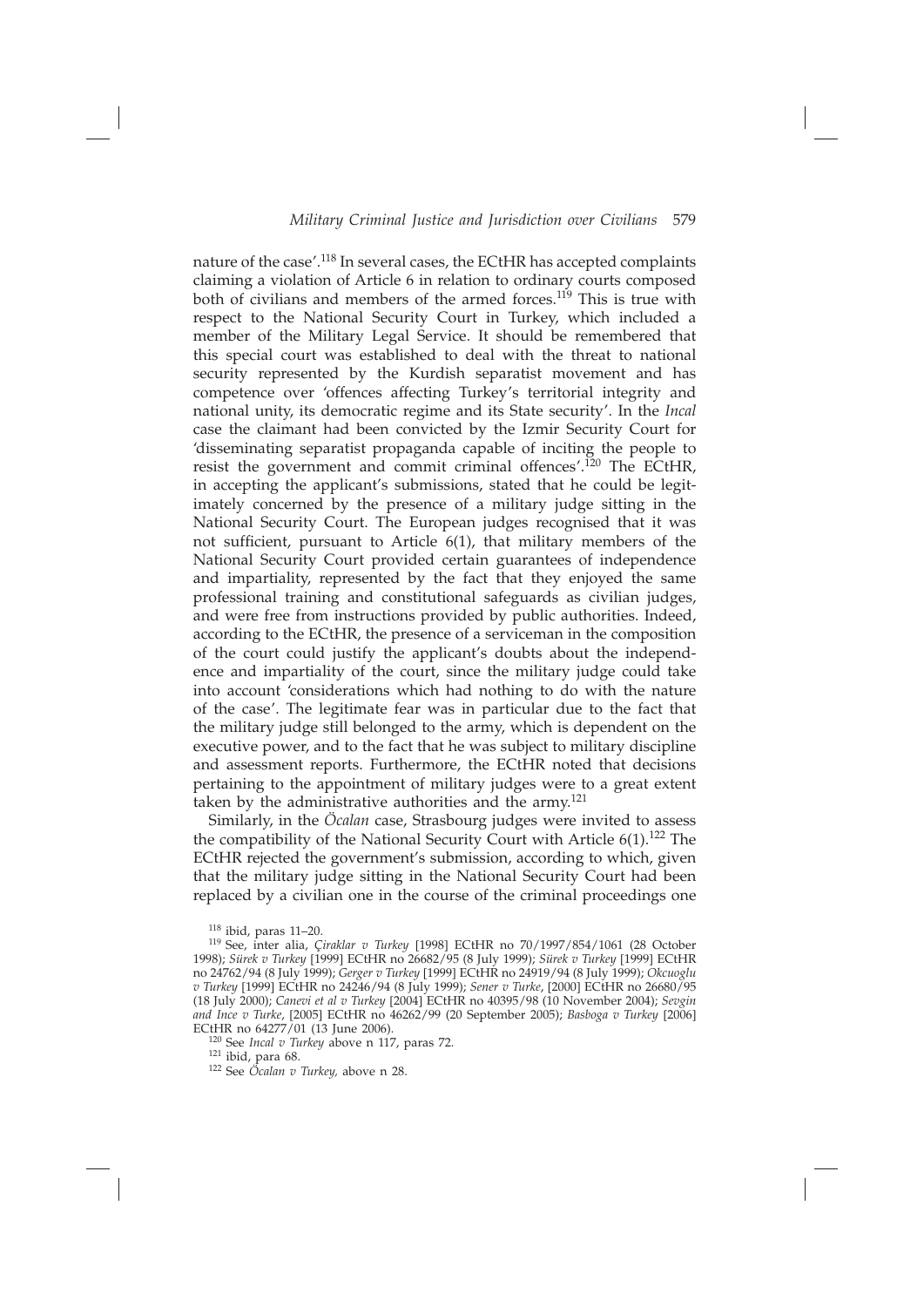week before the verdict was delivered, the tribunal was independent and impartial. In doing this, the European judges held that, pursuant to Article 6(1), every tribunal must satisfy the standards of independence during the investigation, the trial and the verdict. Therefore, if the military judge participates in an interlocutory decision 'that forms an integral part of proceedings against a civilian, the whole proceedings are deprived of the appearance of having been conducted by an independent and impartial court'.123

#### VIII. CONCLUDING REMARKS

This study has shown how the majority of CoE state parties are moving towards the abolition or a restriction of military jurisdiction competences. Despite this trend, several countries apply military jurisdictions over civilians both in peace and wartime. This occurs, in particular, in two circumstances: either when civilians are considered as being co-perpetrators or accomplices of servicemen in the commission of a crime, or when they are working abroad for the armed forces.

In several cases, the ECtHR has expressed its concerns with regard to the compatibility of military justice systems with the procedural guarantees enshrined in Articles 5 and 6 of the Convention concerning the liberty and security of persons, as well as the right to a fair trial. In doing this, the ECtHR has exercised notable influence, moving towards a limitation of the scope of military or special jurisdiction. This is true in relation to the National Security Court in Turkey, whose independence and impartiality have been criticised by the ECtHR. Even in countries which still rely on an expansive competence of military jurisdiction, such as the UK and Ireland, the European jurisprudence has led to a reform of military justice and has played an important role in extending the Convention guarantees to military trials.

The ECtHR shows a stricter approach to the ascertainment of the standards of Article 6 in cases in which a military court prosecutes civilians. An individual's fear of not being tried by an independent and impartial tribunal has been conceived of as objectively justified in particular in cases regarding civilians tried by military courts or tribunals composed, even if only in part, of military judges. Nonetheless, it is to be noted that the Convention system of protection does not prohibit domestic military courts from trying civilians, but this may occur only in particular circumstances, namely when there are 'compelling reasons'.

In light of this jurisprudence, extending military jurisdiction over civilians could raise human rights concerns, in particular with regard

 $123$  ibid, para 115.